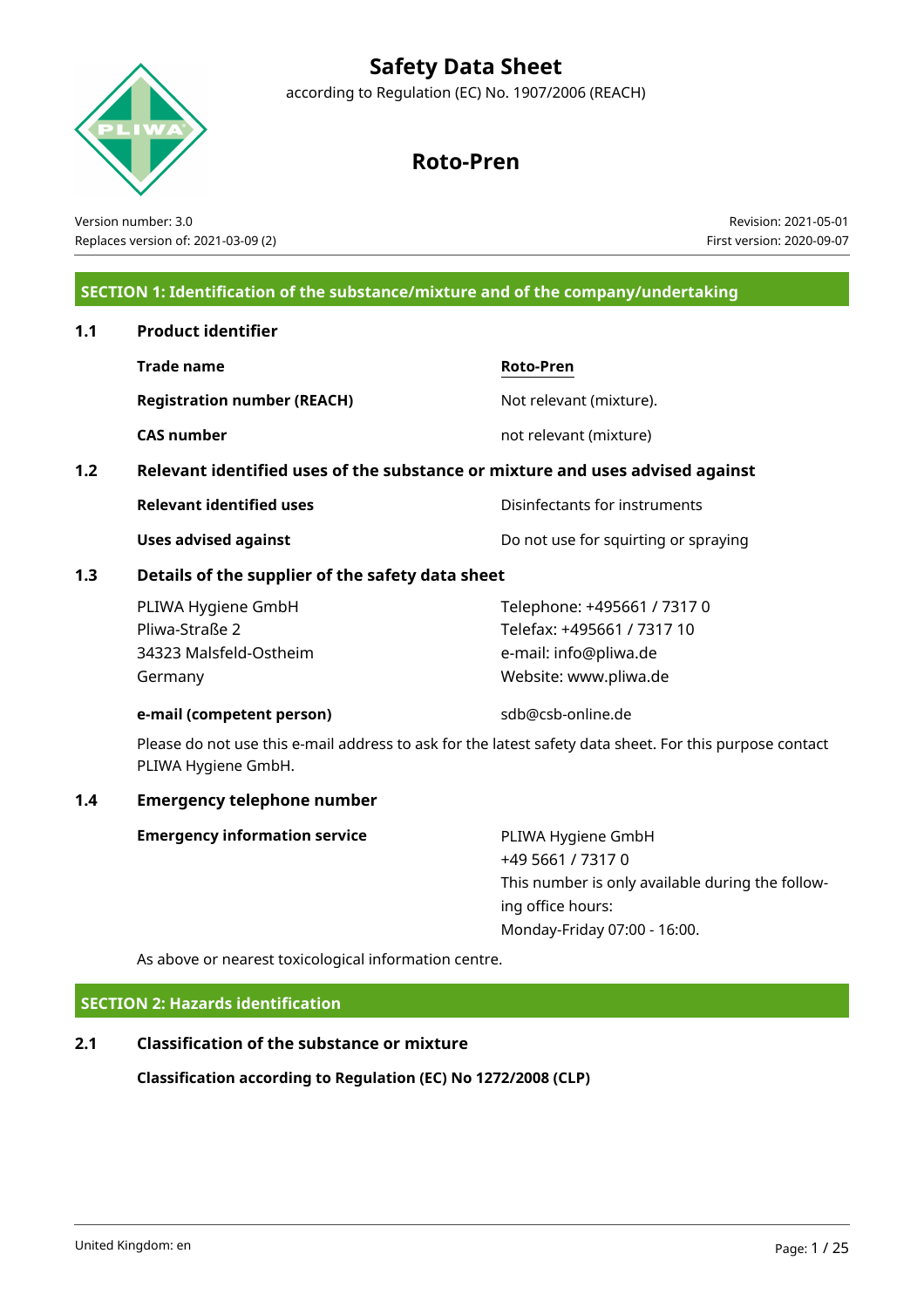| <b>Classification</b> |                                                          |                 |                                     |                              |
|-----------------------|----------------------------------------------------------|-----------------|-------------------------------------|------------------------------|
| <b>Section</b>        | <b>Hazard class</b>                                      | <b>Category</b> | <b>Hazard class and</b><br>category | <b>Hazard state-</b><br>ment |
| 2.6                   | flammable liquid                                         | 3               | Flam. Lig. 3                        | H <sub>226</sub>             |
| 2.16                  | substance or mixture corrosive to metals                 |                 | Met. Corr. 1                        | H <sub>290</sub>             |
| 3.2                   | skin corrosion/irritation                                | 1B              | Skin Corr, 1B                       | H314                         |
| 3.3                   | serious eye damage/eye irritation                        |                 | Eye Dam. 1                          | H318                         |
| 4.1A                  | hazardous to the aquatic environment - acute<br>hazard   |                 | Aquatic Acute 1                     | H400                         |
| 4.1C                  | hazardous to the aquatic environment -<br>chronic hazard | 3               | Aquatic Chronic 3                   | H412                         |

For full text of abbreviations: see SECTION 16

## **The most important adverse physicochemical, human health and environmental effects**

Skin corrosion produces an irreversible damage to the skin; namely, visible necrosis through the epidermis and into the dermis.

The product is combustible and can be ignited by potential ignition sources. Spillage and fire water can cause pollution of watercourses.

# **2.2 Label elements**

# **Labelling according to Regulation (EC) No 1272/2008 (CLP)**

| <b>Signal word</b>       | danger |
|--------------------------|--------|
| <b>Pictograms</b>        |        |
| GHS02, GHS05,<br>GHS09   |        |
| <b>Hazard statements</b> |        |

#### **Hazard statements**

| H <sub>226</sub>                | Flammable liquid and vapour.                                                                              |
|---------------------------------|-----------------------------------------------------------------------------------------------------------|
| H <sub>290</sub>                | May be corrosive to metals.                                                                               |
| H314                            | Causes severe skin burns and eye damage.                                                                  |
| H410                            | Very toxic to aquatic life with long lasting effects.                                                     |
| <b>Precautionary statements</b> |                                                                                                           |
| P210                            | Keep away from heat, hot surfaces, sparks, open flames and other ignition<br>sources. No smoking.         |
| P260                            | Do not breathe mist/vapours/spray.                                                                        |
| P280                            | Wear protective gloves/protective clothing/eye protection/face protection.                                |
| P301+P330+P331                  | IF SWALLOWED: rinse mouth. Do NOT induce vomiting.                                                        |
| P303+P361+P353                  | IF ON SKIN (or hair): Take off immediately all contaminated clothing. Rinse skin<br>with water or shower. |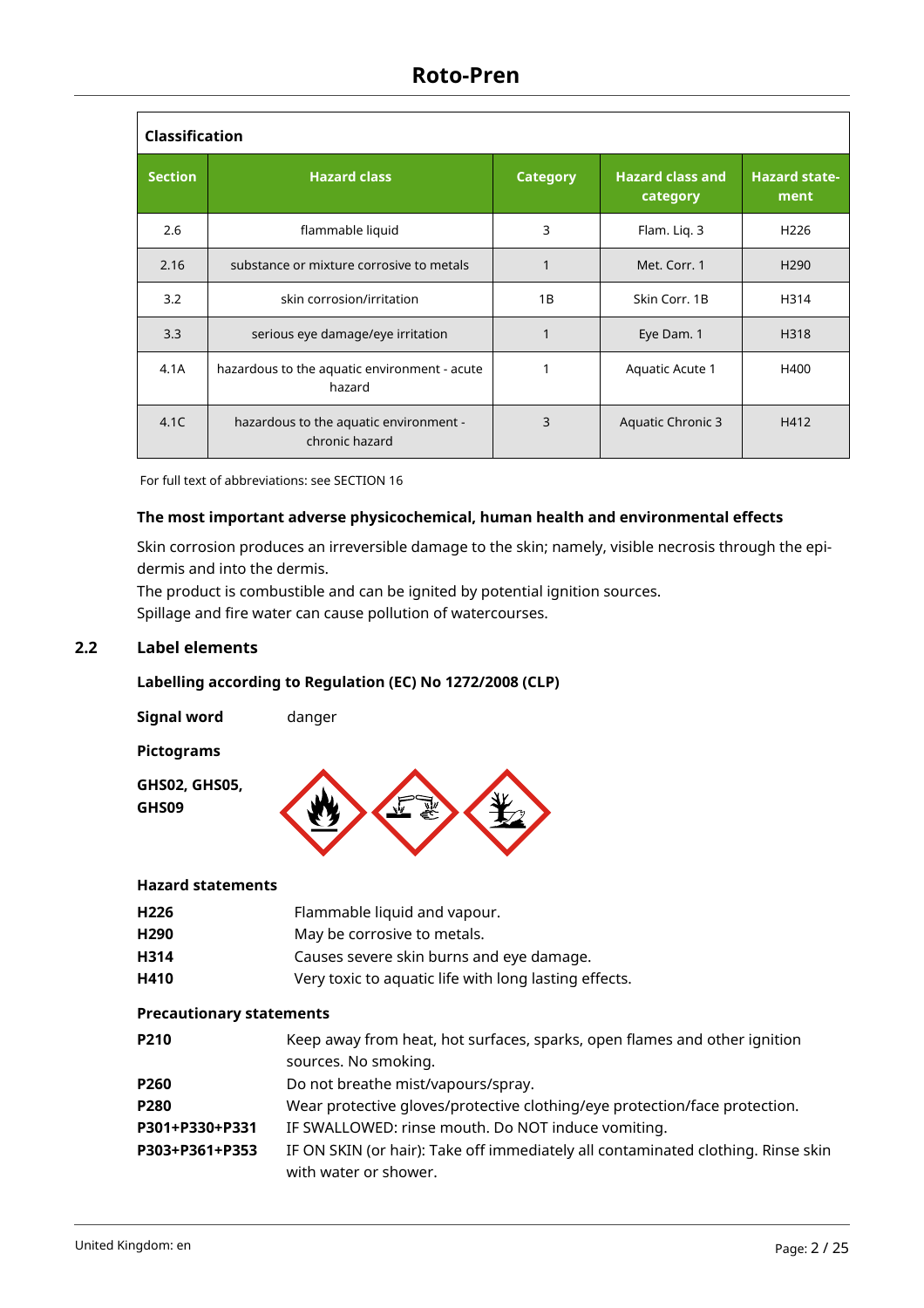# **Precautionary statements**

| P305+P351+P338 | IF IN EYES: Rinse cautiously with water for several minutes. Remove contact                              |
|----------------|----------------------------------------------------------------------------------------------------------|
|                | lenses, if present and easy to do. Continue rinsing.                                                     |
| P310           | Immediately call a POISON CENTER/doctor.                                                                 |
| P391           | Collect spillage.                                                                                        |
| <b>P501</b>    | Dispose of contents/container in accordance with local/regional/national/interna-<br>tional regulations. |
|                |                                                                                                          |

### Hazardous ingredients for labelling **process of a processium** hydroxide

N-(3-aminopropyl)-N-dodecylpropane-1,3-diamine

### **2.3 Other hazards**

#### **Results of PBT and vPvB assessment**

This mixture does not contain any substances that are assessed to be a PBT or a vPvB.

## **SECTION 3: Composition/information on ingredients**

### **3.1 Substances**

Not relevant (mixture).

### **3.2 Mixtures**

### **Description of the mixture**

Aqueous solution, containing surfactants.

| <b>Hazardous ingredients</b>                           |                                                                           |            |                                                                                                                                                   |                   |              |  |  |
|--------------------------------------------------------|---------------------------------------------------------------------------|------------|---------------------------------------------------------------------------------------------------------------------------------------------------|-------------------|--------------|--|--|
| Name of substance                                      | <b>Identifier</b>                                                         | Wt%        | <b>Classification acc. to</b><br><b>GHS</b>                                                                                                       | <b>Pictograms</b> | <b>Notes</b> |  |  |
| propan-2-ol                                            | CAS No<br>$67 - 63 - 0$<br>EC No<br>200-661-7<br>Index No<br>603-117-00-0 | $10 - 525$ | Flam. Liq. 2 / H225<br>Eye Irrit. 2 / H319<br>STOT SE 3 / H336                                                                                    |                   | GHS-HC       |  |  |
| potassium hydroxide                                    | CAS No<br>1310-58-3<br>EC No<br>215-181-3<br>Index No<br>019-002-00-8     | $1 - 5$    | Met. Corr. 1 / H290<br>Acute Tox. 4 / H302<br>Skin Corr. 1A / H314<br>Eye Dam. 1 / H318                                                           |                   | GHS-HC       |  |  |
| N-(3-aminopropyl)-N-<br>dodecylpropane-1,3-<br>diamine | CAS No<br>2372-82-9<br>EC No<br>219-145-8                                 | $1 - 5$    | Acute Tox. 3 / H301<br>Skin Corr. 1B / H314<br>Eye Dam. 1 / H318<br><b>STOT RE 2 / H373</b><br>Aquatic Acute 1 / H400<br>Aquatic Chronic 1 / H410 |                   |              |  |  |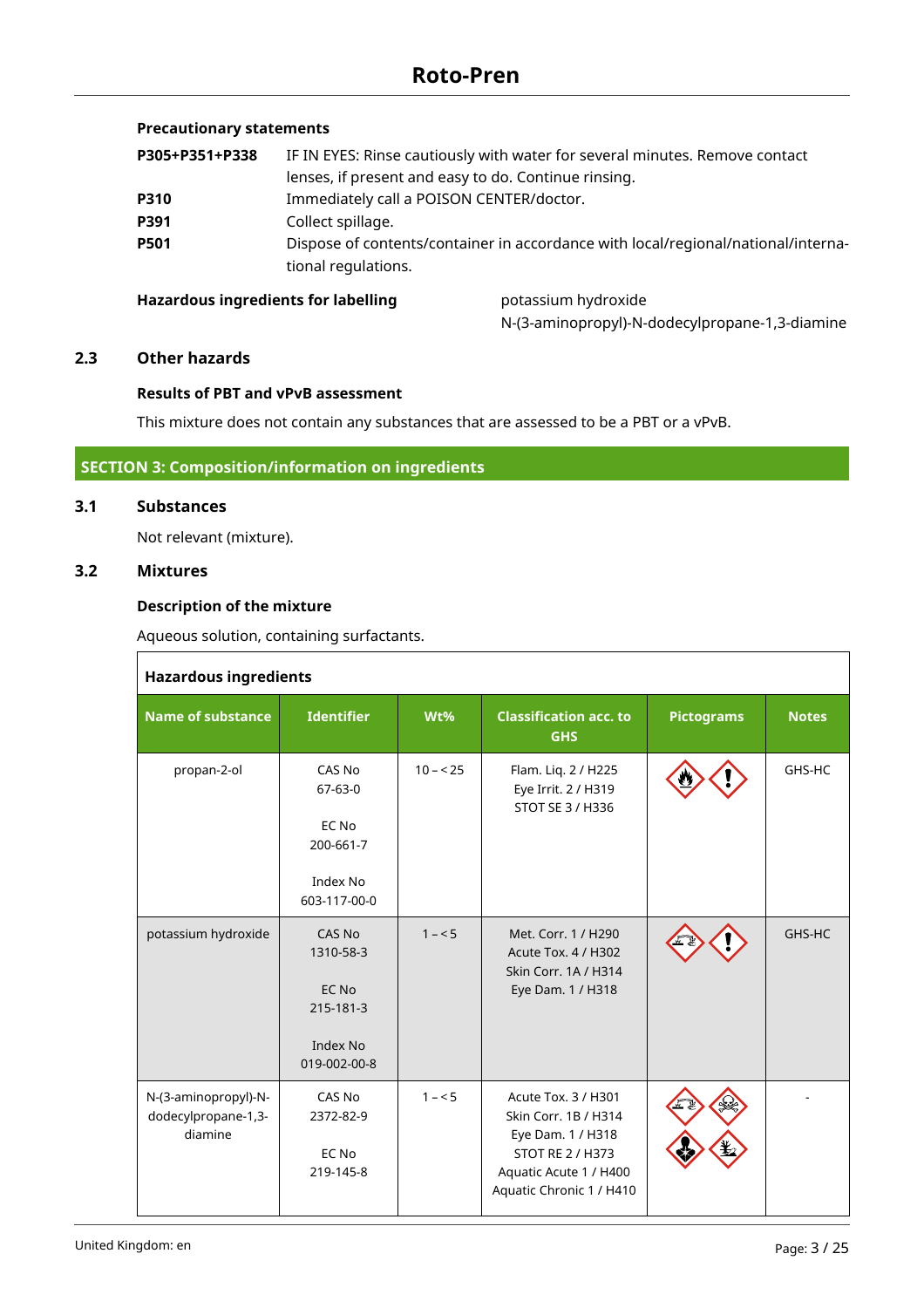| <b>Hazardous ingredients</b> |                                                                       |           |                                                                                           |                   |              |  |  |
|------------------------------|-----------------------------------------------------------------------|-----------|-------------------------------------------------------------------------------------------|-------------------|--------------|--|--|
| <b>Name of substance</b>     | <b>Identifier</b>                                                     | Wt%       | <b>Classification acc. to</b><br><b>GHS</b>                                               | <b>Pictograms</b> | <b>Notes</b> |  |  |
| sodium nitrite               | CAS No<br>7632-00-0<br>EC No<br>231-555-9                             | $1 - 5$   | Ox. Sol. 3 / H272<br>Acute Tox. 3 / H301<br>Eye Irrit. 2 / H319<br>Aquatic Acute 1 / H400 | v.                | GHS-HC       |  |  |
| boric acid, disodium<br>salt | CAS No<br>1330-43-4<br>EC No<br>215-540-4<br>Index No<br>005-011-00-4 | $0.1 - 1$ | Eye Irrit. 2 / H319<br>Repr. 1B / H360FD                                                  | ₫₹                | GHS-HC       |  |  |

#### **Notes**

GHS-HC: Harmonised classification (the classification of the substance corresponds to the entry in the list according to 1272/2008/EC, Annex VI)

| <b>Name of substance</b>                                 | <b>Specific Conc. Limits</b>                                                                                                                                                                     | <b>M-Factors</b>                 | <b>ATE</b>       | <b>Exposure route</b> |
|----------------------------------------------------------|--------------------------------------------------------------------------------------------------------------------------------------------------------------------------------------------------|----------------------------------|------------------|-----------------------|
| potassium hydroxide                                      | Skin Corr. 1A; H314: C ≥ 5 %<br>Skin Corr. 1B; H314: $2\% \le C < 5\%$<br>Skin Irrit. 2; H315: 0.5 % $\leq$ C < 2 %<br>Eye Dam. 1; H318: $C \ge 2$ %<br>Eye Irrit. 2; H319: 0.5 % $\leq$ C < 2 % |                                  | 333 $mg/kq$      | oral                  |
| N-(3-aminopropyl)-N-do-<br>decylpropane-1,3-diam-<br>ine |                                                                                                                                                                                                  | M-factor<br>$(acute) =$<br>100.0 | 243.6 $mg/_{kq}$ | oral                  |
| sodium nitrite                                           |                                                                                                                                                                                                  |                                  | 85 $mg/_{ka}$    | oral                  |
| boric acid, disodium salt                                | Repr. 1B; H360FD: $C \ge 4.5$ %                                                                                                                                                                  |                                  |                  |                       |

### **SECTION 4: First aid measures**

# **4.1 Description of first aid measures**

### **General notes**

In all cases of doubt, or when symptoms persist, seek medical advice.

#### **Following inhalation**

#### Provide fresh air.

If breathing is irregular or stopped, immediately seek medical assistance and start first aid actions.

### **Following skin contact**

After contact with skin, take off immediately all contaminated clothing, and wash immediately with plenty of water.

Call a physician immediately. Causes poorly healing wounds.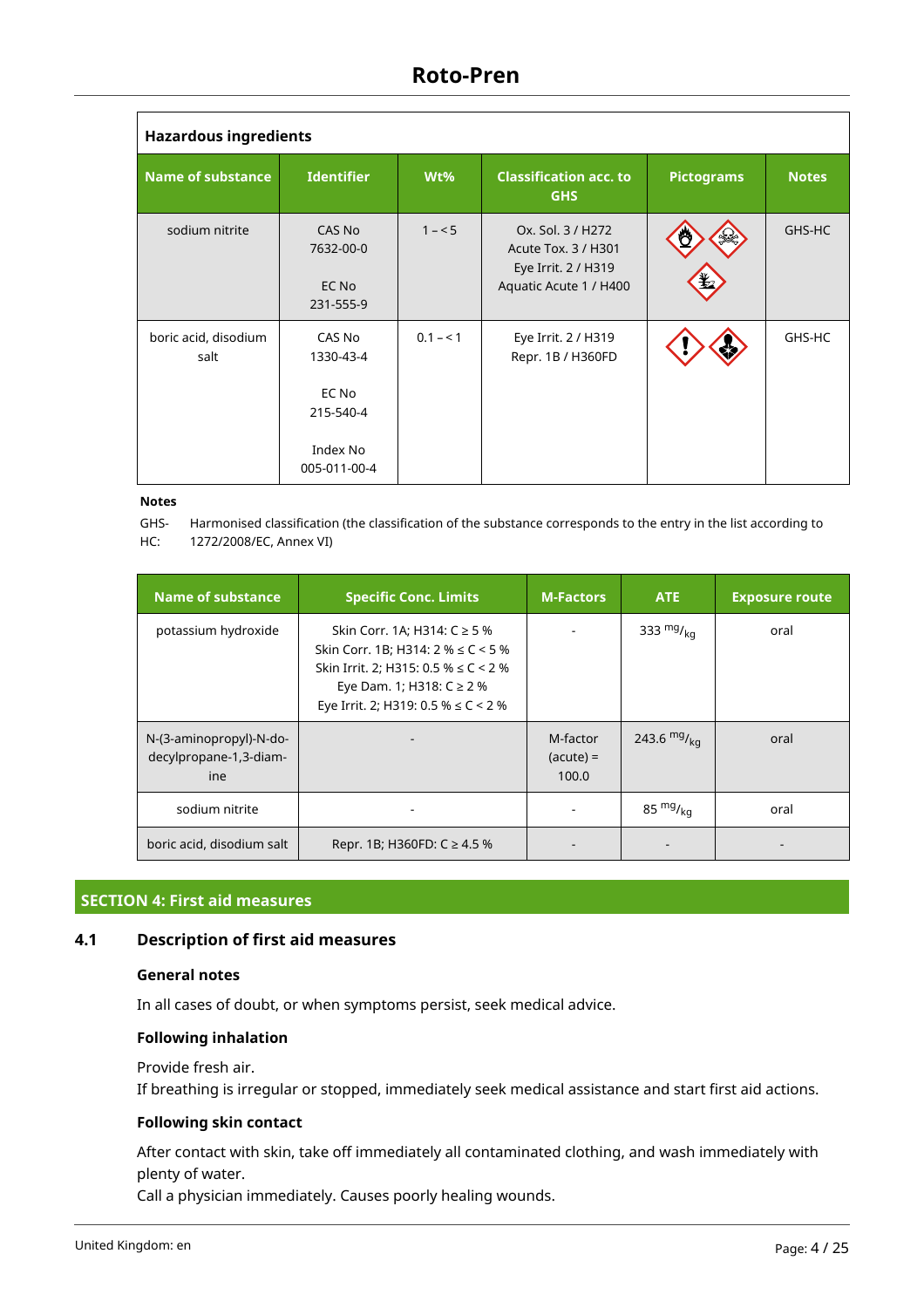## **Following eye contact**

Rinse cautiously with water for several minutes. Remove contact lenses, if present and easy to do. Continue rinsing. Immediately call a doctor.

### **Following ingestion**

Rinse mouth. Do not induce vomiting. Get medical advice/attention if you feel unwell.

### **Notes for the doctor**

None.

### **4.2 Most important symptoms and effects, both acute and delayed**

These information are not available.

### **4.3 Indication of any immediate medical attention and special treatment needed**

None.

## **SECTION 5: Firefighting measures**

### **5.1 Extinguishing media**

#### **Suitable extinguishing media**

water spray, alcohol resistant foam, fire extinguishing powder, carbon dioxide (CO2)

#### **Unsuitable extinguishing media**

water jet

### **5.2 Special hazards arising from the substance or mixture**

Hazardous decomposition products: Section 10.

In case of insufficient ventilation and/or in use, may form flammable/explosive vapour-air mixture. Solvent vapours are heavier than air and may spread along floors. Places which are not ventilated, e.g. unventilated below ground level areas such as trenches, conduits and shafts, are particularly prone to the presence of flammable substances or mixtures. Substance or mixture corrosive to metals.

#### **Hazardous combustion products**

nitrogen oxides (NOx), carbon monoxide (CO), carbon dioxide (CO2)

## **5.3 Advice for firefighters**

In case of fire and/or explosion do not breathe fumes. Co-ordinate firefighting measures to the fire surroundings. Do not allow firefighting water to enter drains or water courses. Collect contaminated firefighting water separately. Fight fire with normal precautions from a reasonable distance.

### **Special protective equipment for firefighters**

self-contained breathing apparatus (EN 133)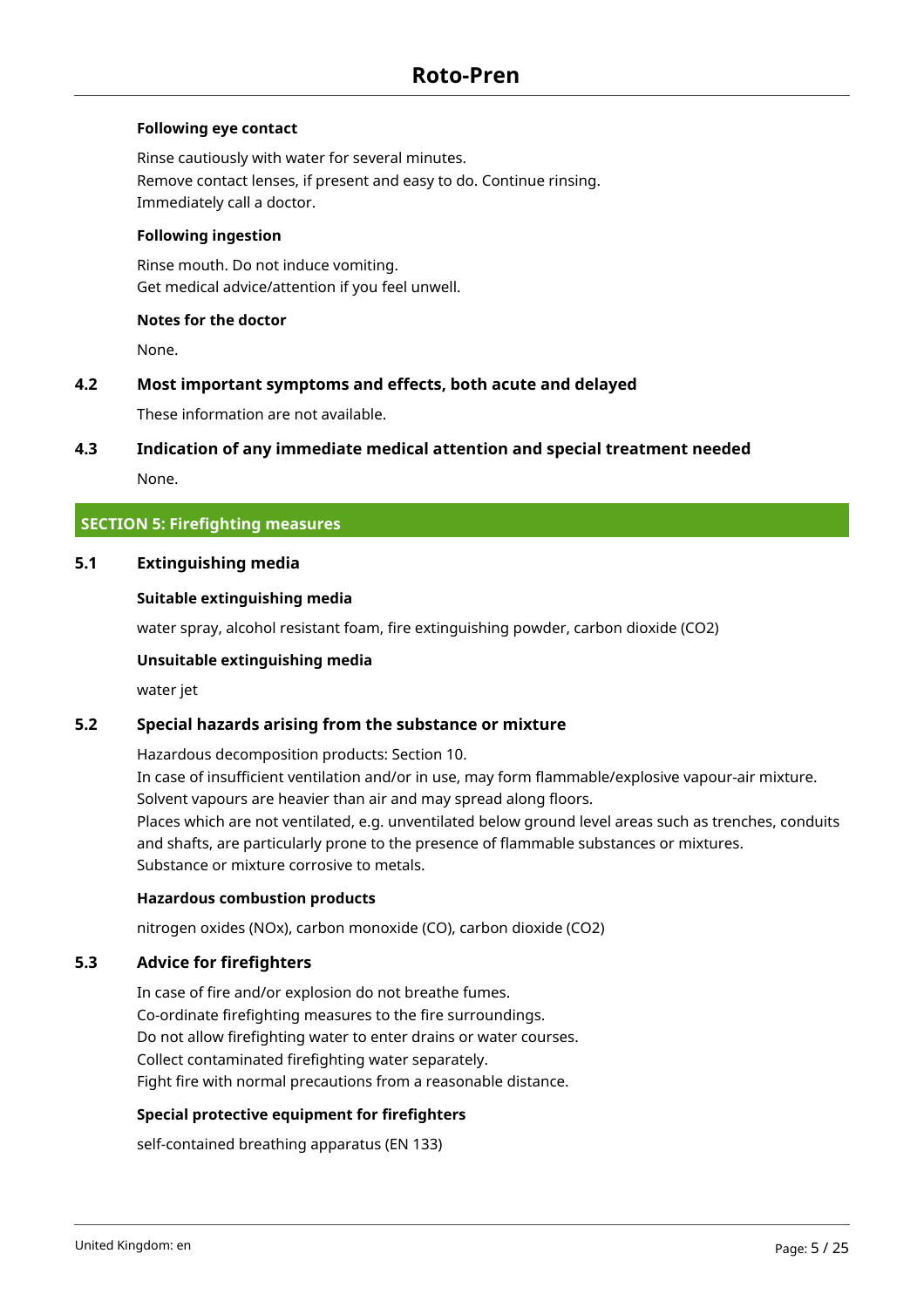# **SECTION 6: Accidental release measures**

### **6.1 Personal precautions, protective equipment and emergency procedures**

#### **For non-emergency personnel**

Remove persons to safety. Ventilate affected area. Avoid contact with skin and eyes. Do not breathe vapour/spray. Special danger of slipping by leaking/spilling product.

Wearing of suitable protective equipment (including personal protective equipment referred to under Section 8 of the safety data sheet) to prevent any contamination of skin, eyes and personal clothing.

### **For emergency responders**

Wear breathing apparatus if exposed to vapours/dust/spray/gases.

### **6.2 Environmental precautions**

Keep away from drains, surface and ground water. Retain contaminated washing water and dispose of it. If substance has entered a water course or sewer, inform the responsible authority.

### **6.3 Methods and material for containment and cleaning up**

### **Advice on how to clean up a spill**

Collect spillage. Absorbent material (e.g. sand, diatomaceous earth, acid binder, universal binder, sawdust, etc.).

### **Appropriate containment techniques**

Use of adsorbent materials.

### **Other information relating to spills and releases**

Place in appropriate containers for disposal. Ventilate affected area.

## **6.4 Reference to other sections**

Hazardous combustion products: see section 5. Personal protective equipment: see section 8. Incompatible materials: see section 10. Disposal considerations: see section 13.

### **SECTION 7: Handling and storage**

### **7.1 Precautions for safe handling**

#### **Measures to prevent fire as well as aerosol and dust generation**

Use local and general ventilation. Keep away from sources of ignition - No smoking. Take precautionary measures against static discharge. Due to danger of explosion, prevent leakage of vapours into cellars, flues and ditches. Use explosion-proof electrical/ventilating/lighting/equipment. Use only non-sparking tools.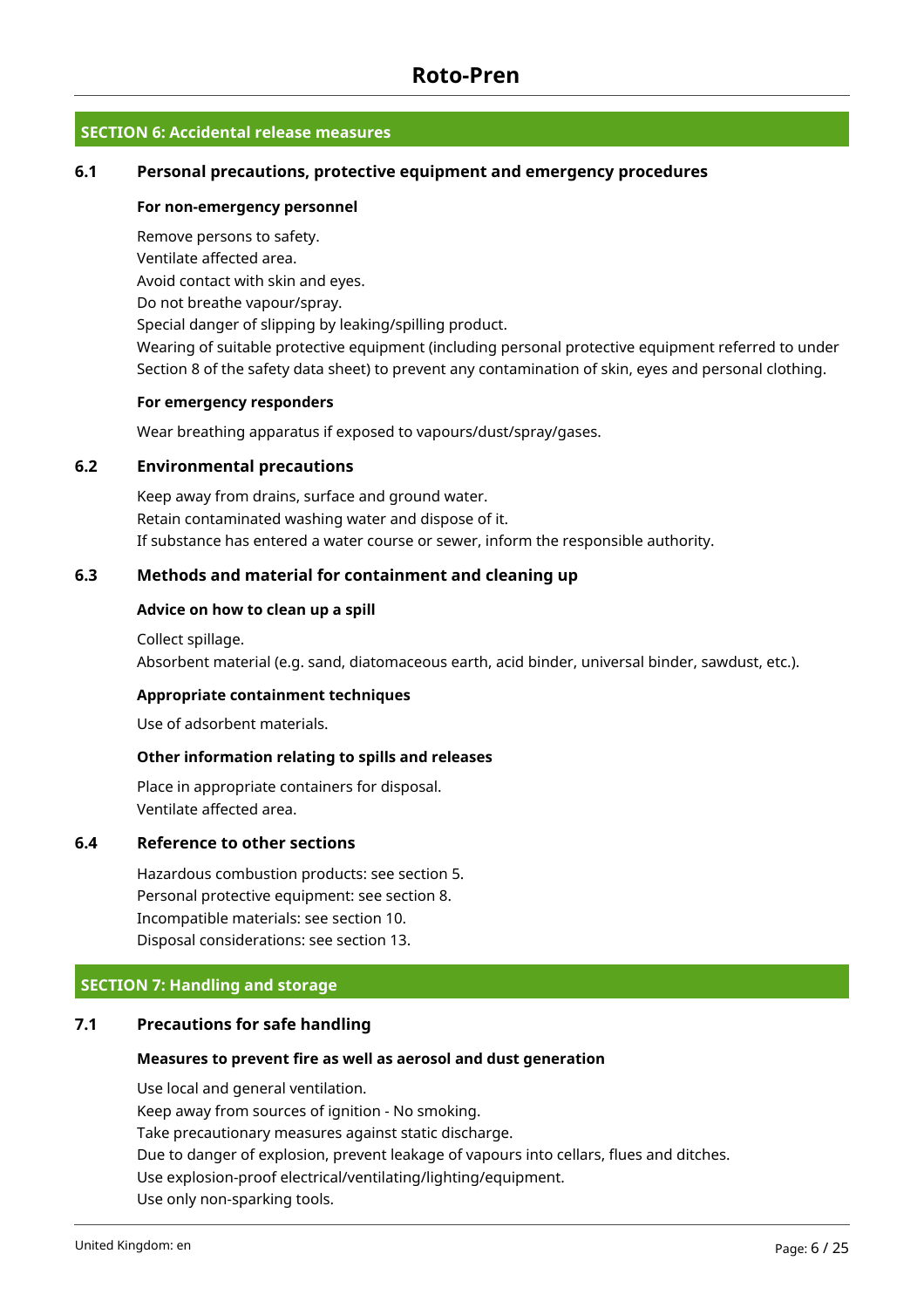### **Specific notes/details**

Places which are not ventilated, e.g. unventilated below ground level areas such as trenches, conduits and shafts, are particularly prone to the presence of flammable substances or mixtures. Vapours are heavier than air, spread along floors and form explosive mixtures with air. Vapours may form explosive mixtures with air.

### **Measures to protect the environment**

Avoid release to the environment.

### **Advice on general occupational hygiene**

Do not eat, drink and smoke in work areas. Wash hands after use. Preventive skin protection (barrier creams/ointments) is recommended. Remove contaminated clothing and protective equipment before entering eating areas.

## **7.2 Conditions for safe storage, including any incompatibilities**

### **Explosive atmospheres**

Keep container tightly closed and in a well-ventilated place. Use local and general ventilation. Keep cool. Protect from sunlight.

### **Corrosive conditions**

Store in corrosive resistant container with a resistant inner liner.

### **Flammability hazards**

Keep away from sources of ignition - No smoking. Keep away from heat, hot surfaces, sparks, open flames and other ignition sources. No smoking. Take precautionary measures against static discharge. Protect from sunlight.

### **Incompatible substances or mixtures**

Incompatible materials: see section 10.

#### **Protect against external exposure, such as**

high temperatures, frost

#### **Consideration of other advice**

Keep away from food, drink and animal feeding stuffs.

#### **Ventilation requirements**

Provision of sufficient ventilation.

### **Packaging compatibilities**

Only packagings which are approved (e.g. acc. to ADR) may be used.

### **7.3 Specific end use(s)**

No information available.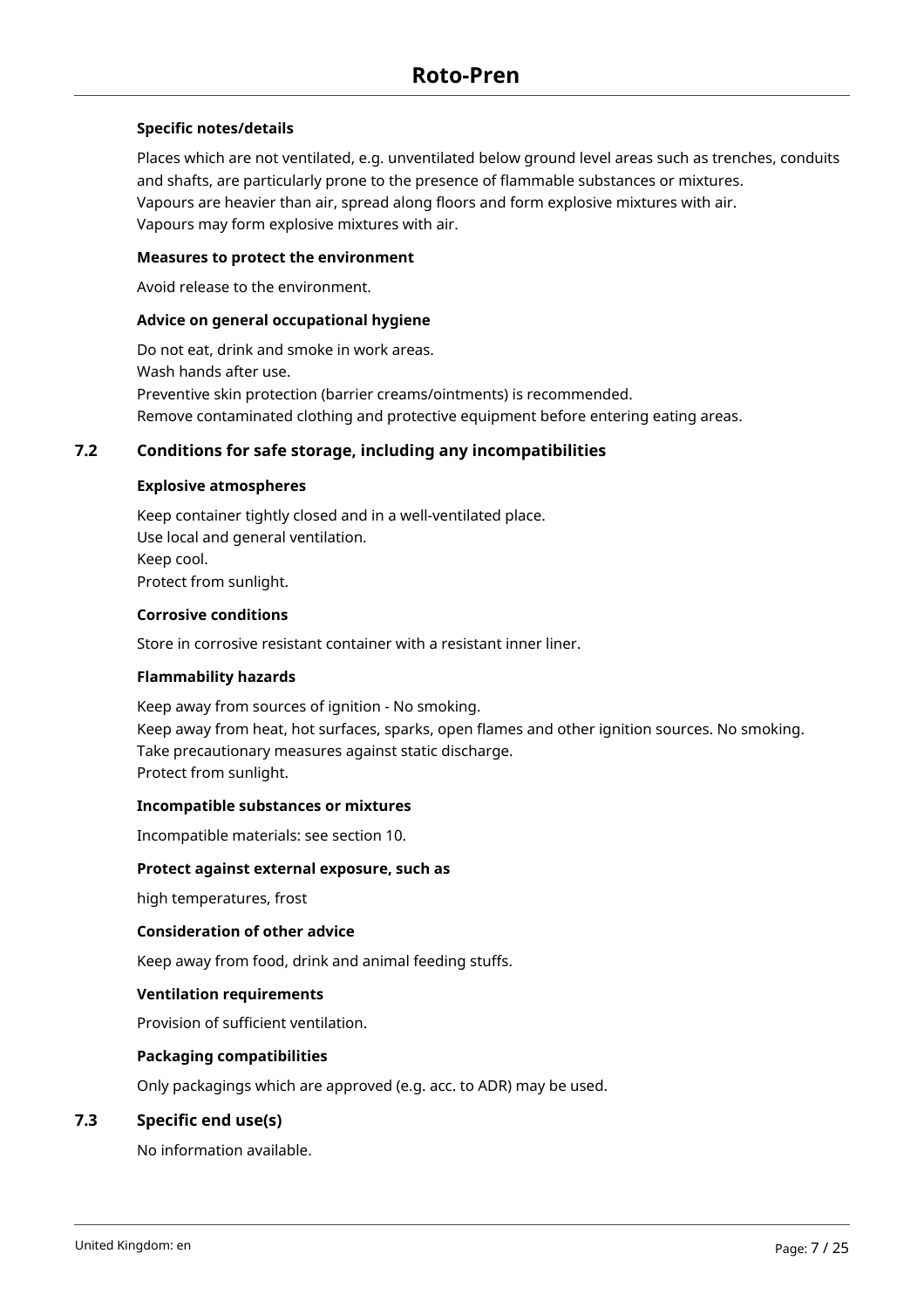# **SECTION 8: Exposure controls/personal protection**

# **8.1 Control parameters**

| Occupational exposure limit values (Workplace Exposure Limits) |                                      |                            |                 |                     |                           |                      |                            |               |               |
|----------------------------------------------------------------|--------------------------------------|----------------------------|-----------------|---------------------|---------------------------|----------------------|----------------------------|---------------|---------------|
| Coun-<br>try                                                   | Name of agent                        | <b>CAS No</b>              | Identi-<br>fier | <b>TWA</b><br>[ppm] | <b>TWA</b><br>[ $mq/m3$ ] | <b>STEL</b><br>[ppm] | <b>STEL</b><br>[ $mq/m3$ ] | Nota-<br>tion | <b>Source</b> |
| GB                                                             | potassium hy-<br>droxide             | 1310-58-<br>3              | WEL             |                     |                           |                      | 2                          |               | EH40/2005     |
| <b>GB</b>                                                      | disodium tetrab-<br>orate, anhydrous | 1330-43-<br>$\overline{4}$ | <b>WEL</b>      |                     |                           |                      |                            |               | EH40/2005     |
| GB                                                             | propan-2-ol                          | 67-63-0                    | WEL             | 400                 | 999                       | 500                  | 1,250                      |               | EH40/2005     |

#### **Notation**

STEL short-term exposure limit: a limit value above which exposure should not occur and which is related to a 15 minute period (unless otherwise specified)

TWA time-weighted average (long-term exposure limit): measured or calculated in relation to a reference period of 8 hours time-weighted average (unless otherwise specified)

| <b>Relevant DNELs of components of the mixture</b>     |               |               |                               |                                                 |                   |                                 |  |
|--------------------------------------------------------|---------------|---------------|-------------------------------|-------------------------------------------------|-------------------|---------------------------------|--|
| Name of sub-<br>stance                                 | <b>CAS No</b> | End-<br>point | <b>Threshol</b><br>d level    | <b>Protection</b><br>goal, route of<br>exposure | <b>Used in</b>    | <b>Exposure time</b>            |  |
| propan-2-ol                                            | $67 - 63 - 0$ | <b>DNEL</b>   | 500 mg/<br>m <sup>3</sup>     | human, inhalat-<br>ory                          | worker (industry) | chronic - system-<br>ic effects |  |
| propan-2-ol                                            | $67-63-0$     | <b>DNEL</b>   | 888 mg/kg<br>bw/day           | human, dermal                                   | worker (industry) | chronic - system-<br>ic effects |  |
| potassium hydrox-<br>ide                               | 1310-58-3     | <b>DNEL</b>   | 1 mg/ $m3$                    | human, inhalat-<br>ory                          | worker (industry) | chronic - local ef-<br>fects    |  |
| N-(3-aminopropyl)-<br>N-dodecylpropane-<br>1,3-diamine | 2372-82-9     | <b>DNEL</b>   | $0.789$ mg/<br>m <sup>3</sup> | human, inhalat-<br>ory                          | worker (industry) | chronic - system-<br>ic effects |  |
| N-(3-aminopropyl)-<br>N-dodecylpropane-<br>1,3-diamine | 2372-82-9     | <b>DNEL</b>   | 8.96 mg/<br>kg bw/day         | human, dermal                                   | worker (industry) | chronic - system-<br>ic effects |  |
| sodium nitrite                                         | 7632-00-0     | <b>DNEL</b>   | $2 \text{ mg/m}^3$            | human, inhalat-<br>ory                          | worker (industry) | chronic - system-<br>ic effects |  |
| boric acid, disodi-<br>um salt                         | 1330-43-4     | <b>DNEL</b>   | $6.7$ mg/m <sup>3</sup>       | human, inhalat-<br>ory                          | worker (industry) | chronic - system-<br>ic effects |  |
| boric acid, disodi-<br>um salt                         | 1330-43-4     | <b>DNEL</b>   | 316.4 mg/<br>kg bw/day        | human, dermal                                   | worker (industry) | chronic - system-<br>ic effects |  |

٦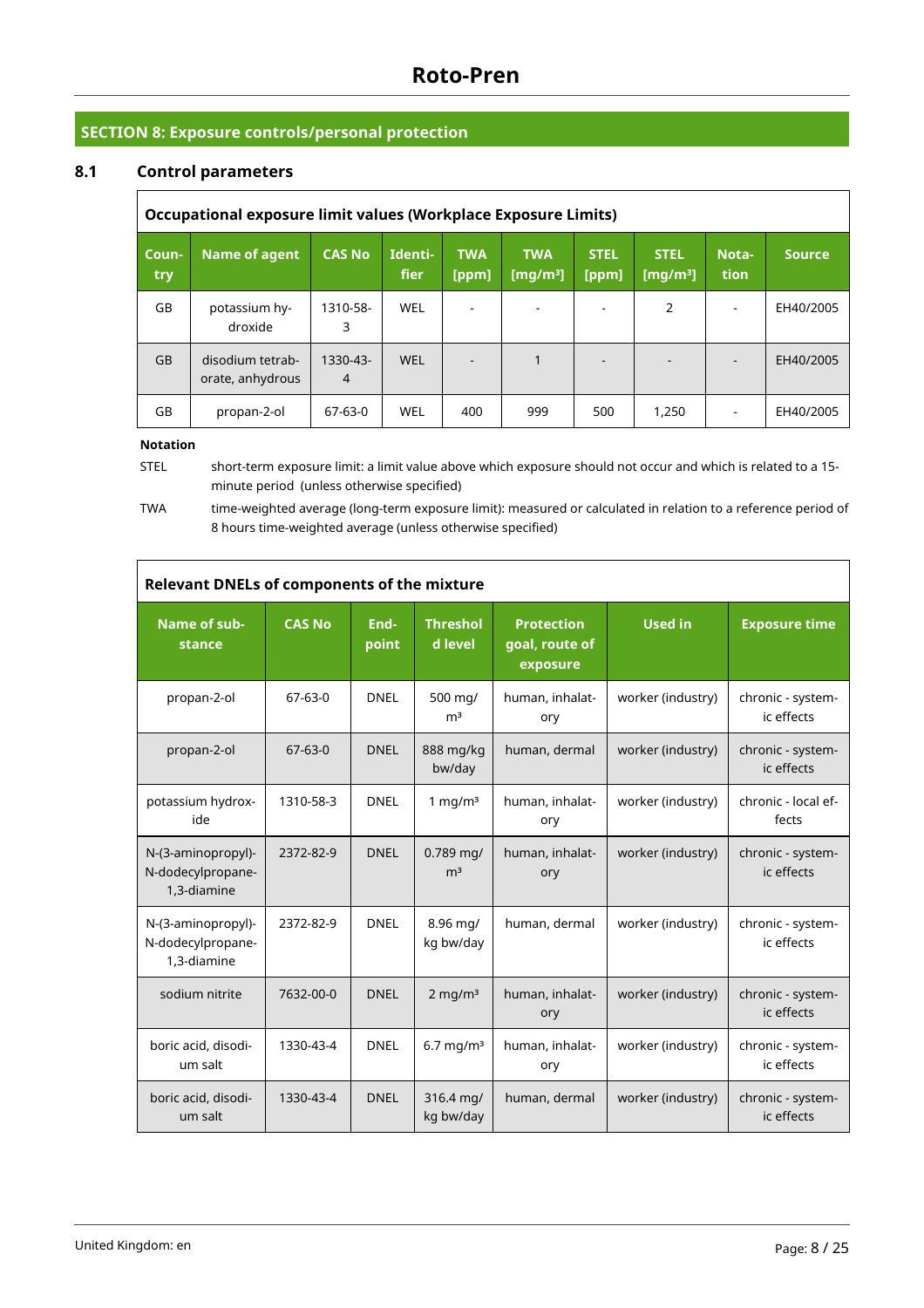| <b>Relevant PNECs of components of the mixture</b>                   |               |                 |                        |                                       |  |  |
|----------------------------------------------------------------------|---------------|-----------------|------------------------|---------------------------------------|--|--|
| <b>Name of substance</b>                                             | <b>CAS No</b> | <b>Endpoint</b> | <b>Threshold level</b> | <b>Environmental com-</b><br>partment |  |  |
| propan-2-ol                                                          | 67-63-0       | <b>PNEC</b>     | 140.9 $mg/$            | water                                 |  |  |
| propan-2-ol                                                          | 67-63-0       | <b>PNEC</b>     | 140.9 $mg/$            | marine water                          |  |  |
| propan-2-ol                                                          | 67-63-0       | <b>PNEC</b>     | 2,251 $mg/$            | sewage treatment plant<br>(STP)       |  |  |
| propan-2-ol                                                          | $67 - 63 - 0$ | <b>PNEC</b>     | 552 $mg/kq$            | freshwater sediment                   |  |  |
| propan-2-ol                                                          | 67-63-0       | <b>PNEC</b>     | 552 $mg/kq$            | marine sediment                       |  |  |
| propan-2-ol                                                          | $67 - 63 - 0$ | <b>PNEC</b>     | 140.9 $mg/$            | freshwater                            |  |  |
| propan-2-ol                                                          | 67-63-0       | <b>PNEC</b>     | $28 \frac{mg}{kg}$     | soil                                  |  |  |
| N-(3-aminopropyl)-N-dodecyl-<br>propane-1,3-diamine                  | 2372-82-9     | <b>PNEC</b>     | $0.001 \frac{mg}{l}$   | freshwater                            |  |  |
| N-(3-aminopropyl)-N-dodecyl-<br>propane-1,3-diamine                  | 2372-82-9     | <b>PNEC</b>     | $0 \frac{mg}{l}$       | marine water                          |  |  |
| N-(3-aminopropyl)-N-dodecyl-<br>propane-1,3-diamine                  | 2372-82-9     | <b>PNEC</b>     | $0.18 \frac{mg}{l}$    | sewage treatment plant<br>(STP)       |  |  |
| N-(3-aminopropyl)-N-dodecyl-<br>propane-1,3-diamine                  | 2372-82-9     | <b>PNEC</b>     | 3.2 $mg/kq$            | freshwater sediment                   |  |  |
| N-(3-aminopropyl)-N-dodecyl-<br>propane-1,3-diamine                  | 2372-82-9     | <b>PNEC</b>     | 0.13 $mg/kq$           | marine sediment                       |  |  |
| N-(3-aminopropyl)-N-dodecyl-<br>propane-1,3-diamine                  | 2372-82-9     | <b>PNEC</b>     | 45.34 $mg/kq$          | soil                                  |  |  |
| sodium nitrite                                                       | 7632-00-0     | PNEC            | $0.005 \frac{mg}{l}$   | freshwater                            |  |  |
| sodium nitrite                                                       | 7632-00-0     | PNEC            | $0.006 \frac{mg}{l}$   | marine water                          |  |  |
| sodium nitrite                                                       | 7632-00-0     | <b>PNEC</b>     | $21 \frac{mg}{l}$      | sewage treatment plant<br>(STP)       |  |  |
| sodium nitrite                                                       | 7632-00-0     | <b>PNEC</b>     | 0.019 $mg/kq$          | freshwater sediment                   |  |  |
| sodium nitrite                                                       | 7632-00-0     | <b>PNEC</b>     | $0.022 \frac{mg}{ka}$  | marine sediment                       |  |  |
| sodium nitrite                                                       | 7632-00-0     | PNEC            | $0.001 \frac{mg}{kg}$  | soil                                  |  |  |
| boric acid, disodium salt                                            | 1330-43-4     | <b>PNEC</b>     | $2.9 \frac{mg}{l}$     | freshwater                            |  |  |
| boric acid, disodium salt                                            | 1330-43-4     | <b>PNEC</b>     | $2.9 \frac{mg}{l}$     | marine water                          |  |  |
| boric acid, disodium salt                                            | 1330-43-4     | <b>PNEC</b>     | $10 \frac{mg}{l}$      | sewage treatment plant<br>(STP)       |  |  |
| boric acid, disodium salt                                            | 1330-43-4     | <b>PNEC</b>     | 5.7 $mg/kq$            | soil                                  |  |  |
| propan-2-ol: PNEC Oral - Predators - Secondary poisoning - 160 mg/kg |               |                 |                        |                                       |  |  |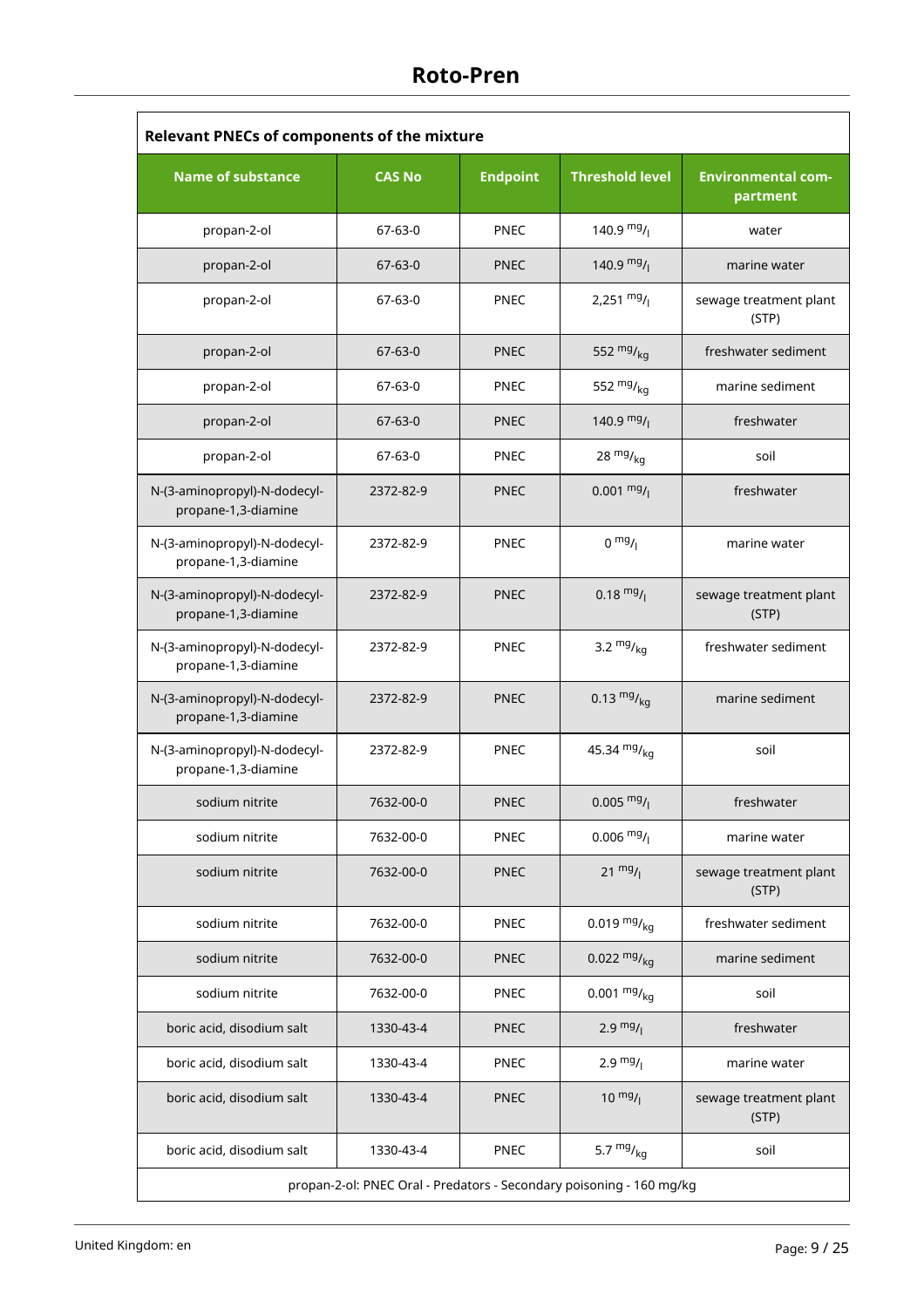# **8.2 Exposure controls**

### **Appropriate engineering controls**

General ventilation.

### **Individual protection measures (personal protective equipment)**

### **Eye/face protection**

Wear eye/face protection.

### **Hand protection**

| <b>Protective gloves</b>            |                           |                                                    |  |  |  |
|-------------------------------------|---------------------------|----------------------------------------------------|--|--|--|
| <b>Material</b>                     | <b>Material thickness</b> | <b>Breakthrough times of the glove</b><br>material |  |  |  |
| NBR: acrylonitrile-butadiene rubber | $\geq 0.11$ mm            | >10 minutes (permeation: level 1)                  |  |  |  |
| NR: natural rubber, latex           | $\geq 0.11$ mm            | >10 minutes (permeation: level 1)                  |  |  |  |
| PVC: polyvinyl chloride             | $\geq 0.11$ mm            | >10 minutes (permeation: level 1)                  |  |  |  |

Wear suitable gloves.

Chemical protection gloves are suitable, which are tested according to EN 374.

Check leak-tightness/impermeability prior to use.

For special purposes, it is recommended to check the resistance to chemicals of the protective gloves mentioned above together with the supplier of these gloves.

### **Respiratory protection**

In case of inadequate ventilation wear respiratory protection. Type: A (against organic gases and vapours with a boiling point of  $> 65 °C$ , colour code: Brown).

### **Environmental exposure controls**

Use appropriate container to avoid environmental contamination. Keep away from drains, surface and ground water.

### **SECTION 9: Physical and chemical properties**

# **9.1 Information on basic physical and chemical properties**

| <b>Physical state</b>                                       | liquid                                           |
|-------------------------------------------------------------|--------------------------------------------------|
| Colour                                                      | clear - colourless                               |
| Odour                                                       | characteristic                                   |
| <b>Melting point/freezing point</b>                         | not determined                                   |
| Boiling point or initial boiling point and boiling<br>range | $>80^{\circ}$ C                                  |
| <b>Flammability</b>                                         | flammable liquid in accordance with GHS criteria |
| Lower and upper explosion limit                             | 2 vol% - 13.4 vol%                               |
| <b>Flash point</b>                                          | $>23$ °C                                         |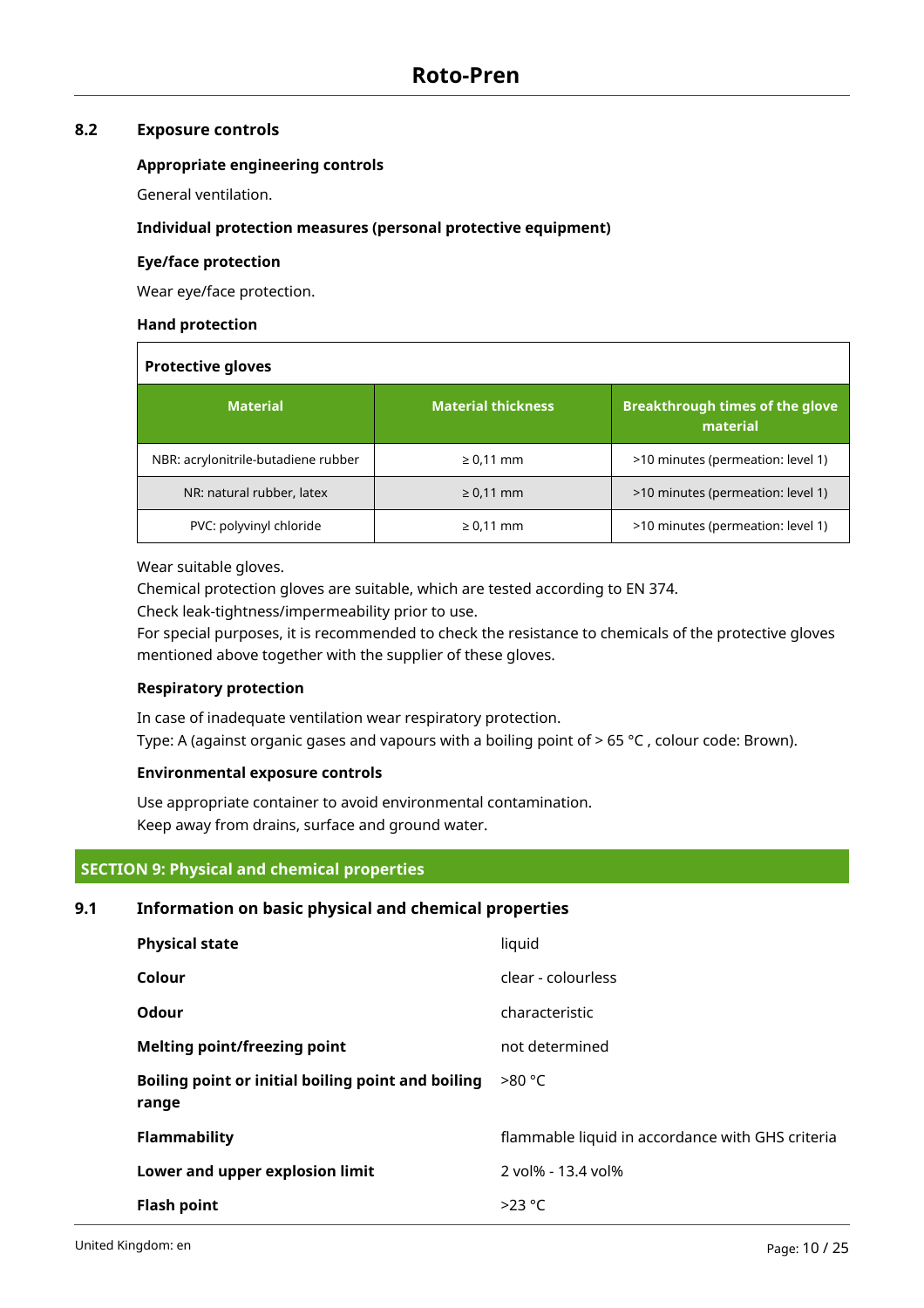|     | <b>Auto-ignition temperature</b>                                 | 280 °C                                                                                   |
|-----|------------------------------------------------------------------|------------------------------------------------------------------------------------------|
|     | <b>Decomposition temperature</b>                                 | not relevant                                                                             |
|     | pH (value)                                                       | >13(20 °C)                                                                               |
|     | <b>Kinematic viscosity</b>                                       | not determined                                                                           |
|     | <b>Dynamic viscosity</b>                                         | not determined                                                                           |
|     | Solubility(ies)                                                  |                                                                                          |
|     | Water solubility                                                 | miscible in any proportion                                                               |
|     | Partition coefficient n-octanol/water (log value) not determined |                                                                                          |
|     | Vapour pressure                                                  | not determined                                                                           |
|     | Density and/or relative density                                  |                                                                                          |
|     | Density                                                          | 1.01 – 1.03 $9/$ <sub>cm</sub> <sup>3</sup> at 20 °C                                     |
|     | Relative vapour density                                          | information on this property is not available                                            |
|     |                                                                  |                                                                                          |
|     | <b>Particle characteristics</b>                                  | not relevant<br>(liquid)                                                                 |
| 9.2 | <b>Other information</b>                                         |                                                                                          |
|     | Information with regard to physical hazard<br>classes            | there is no additional information                                                       |
|     | <b>Other safety characteristics</b>                              |                                                                                          |
|     | Temperature class (EU, acc. to ATEX)                             | T <sub>3</sub><br>(maximum permissible surface temperature on the equip-<br>ment: 200°C) |

# **SECTION 10: Stability and reactivity**

**10.1 Reactivity**

Risk of ignition. Substance or mixture corrosive to metals.

# **10.2 Chemical stability**

See below "Conditions to avoid".

# **10.3 Possibility of hazardous reactions**

In case of insufficient ventilation and/or in use, may form flammable/explosive vapour-air mixture.

# **10.4 Conditions to avoid**

Keep away from heat, hot surfaces, sparks, open flames and other ignition sources. No smoking. Take precautionary measures against static discharge.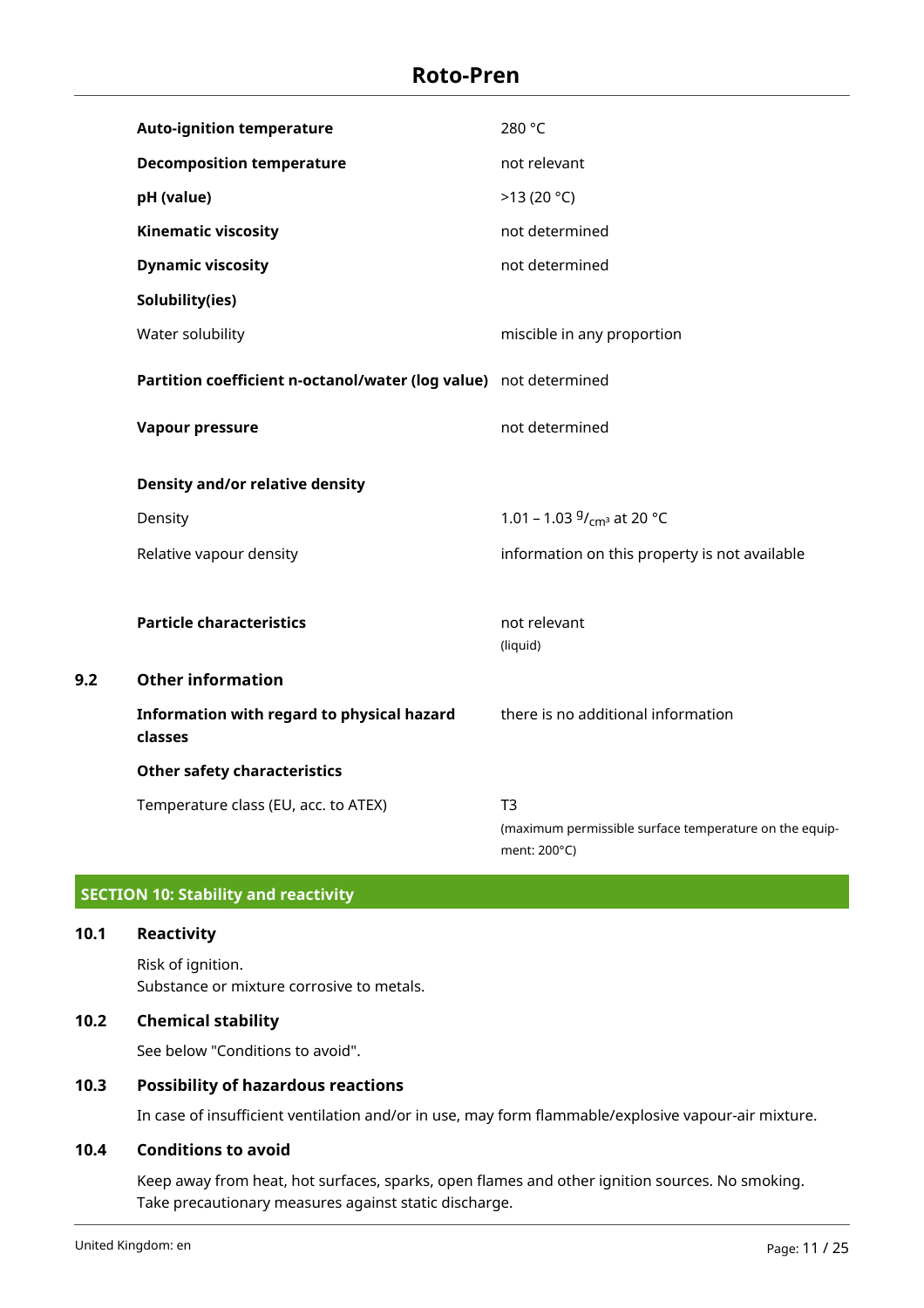Use explosion-proof electrical/ventilating/lighting/equipment. Use only non-sparking tools.

### **10.5 Incompatible materials**

acids

# **10.6 Hazardous decomposition products**

Reasonably anticipated hazardous decomposition products produced as a result of use, storage, spill and heating are not known. Hazardous combustion products: see section 5.

# **SECTION 11: Toxicological information**

## **11.1 Information on hazard classes as defined in Regulation (EC) No 1272/2008**

### **Classification procedure**

If not otherwise specified the classification is based on: Ingredients of the mixture (additivity formula).

## **Classification according to GHS (1272/2008/EC, CLP)**

### **Acute toxicity**

Shall not be classified as acutely toxic.

| <b>Name of substance</b>                                 | <b>CAS No</b> | <b>Expos-</b><br>ure<br>route | End-<br>point   | <b>Value</b>                 | <b>Species</b>   | <b>Method</b>                   | <b>Source</b> |
|----------------------------------------------------------|---------------|-------------------------------|-----------------|------------------------------|------------------|---------------------------------|---------------|
| propan-2-ol                                              | $67 - 63 - 0$ | oral                          | LD50            | 5,840<br>$mg/_{\rm kg}$      | rat              | <b>OECD</b><br>Guideline<br>401 | <b>ECHA</b>   |
| propan-2-ol                                              | $67 - 63 - 0$ | dermal                        | LD50            | 13,100<br>$mg/_{kg}$         | rabbit           | <b>OECD</b><br>Guideline<br>402 | <b>ECHA</b>   |
| potassium hydroxide                                      | 1310-58-3     | oral                          | LD50            | $333 - 388$<br>$mg/_{kg}$    | rat              | OECD<br>Guideline<br>425        | <b>ECHA</b>   |
| N-(3-aminopropyl)-N-do-<br>decylpropane-1,3-diam-<br>ine | 2372-82-9     | oral                          | LD50            | 243.6<br>$mg/$ <sub>kg</sub> | rat, fe-<br>male | OECD<br>Guideline<br>401        | <b>ECHA</b>   |
| N-(3-aminopropyl)-N-do-<br>decylpropane-1,3-diam-<br>ine | 2372-82-9     | dermal                        | LD <sub>0</sub> | $600 \frac{mg}{m}$<br>kg     | rat              |                                 |               |
| sodium nitrite                                           | 7632-00-0     | oral                          | LD50            | $85 - 180$<br>$mg/_{kg}$     | rat              |                                 | <b>IUCLID</b> |
| boric acid, disodium salt                                | 1330-43-4     | oral                          | LD50            | >2,500<br>$mg/_{\rm kg}$     | rat              | <b>OECD</b><br>Guideline<br>401 | <b>ECHA</b>   |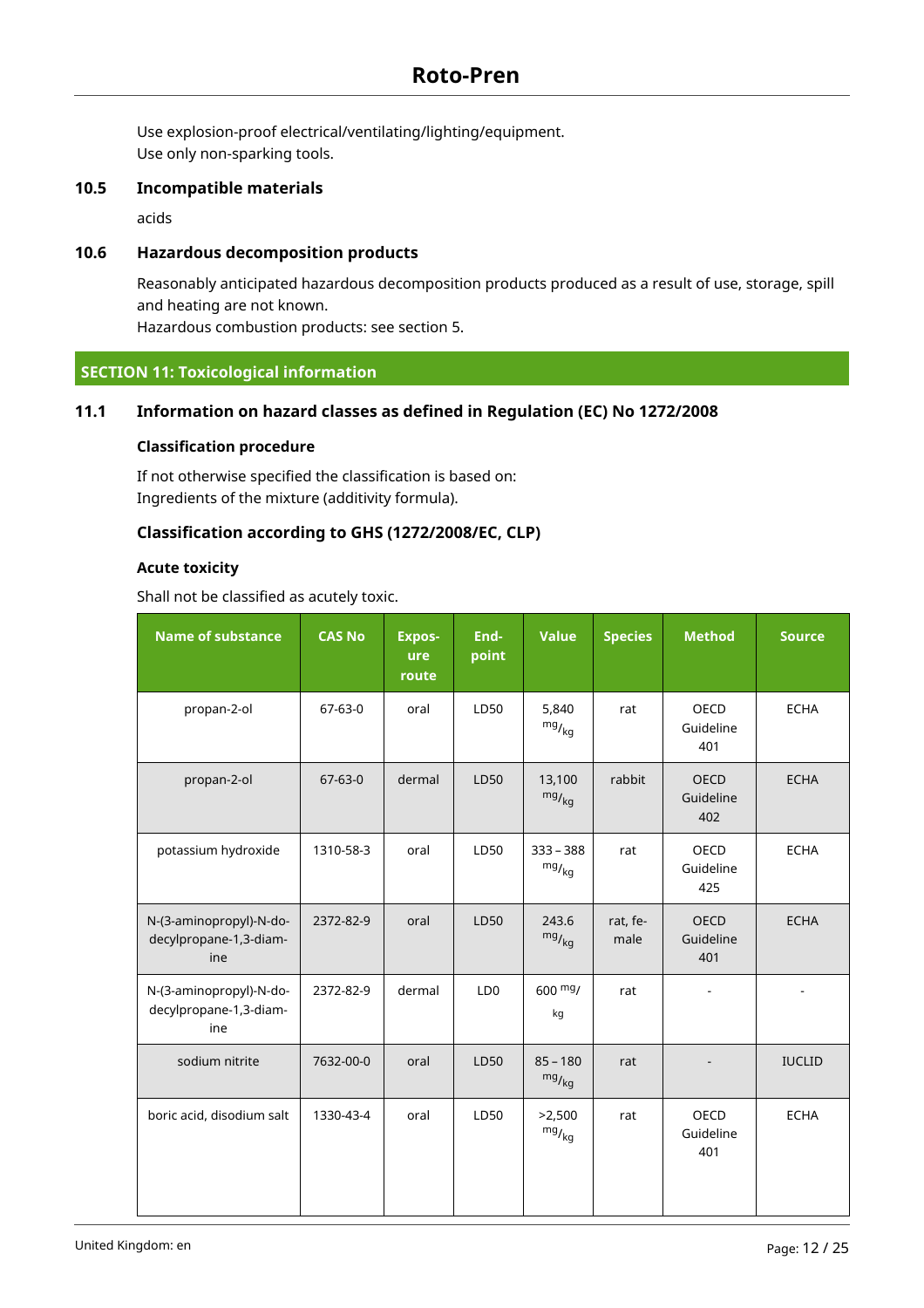| Name of substance         | <b>CAS No</b> | <b>Expos-</b><br><b>ure</b><br>route | End-<br>point | <b>Value</b>                  | <b>Species</b> | <b>Method</b>                   | <b>Source</b> |
|---------------------------|---------------|--------------------------------------|---------------|-------------------------------|----------------|---------------------------------|---------------|
| boric acid, disodium salt | 1330-43-4     | inhala-<br>tion:<br>dust/<br>mist    | <b>LC50</b>   | >2.04<br>mg/1/4h              | rat            | <b>OECD</b><br>Guideline<br>403 | <b>ECHA</b>   |
| boric acid, disodium salt | 1330-43-4     | dermal                               | LD50          | >2,000<br>$mg/$ <sub>kg</sub> | rabbit         |                                 | <b>ECHA</b>   |

#### **Skin corrosion/irritation**

Causes severe burns.

#### **Serious eye damage/eye irritation**

Causes serious eye damage.

#### **Respiratory or skin sensitisation**

### **Skin sensitisation**

Based on available data, the classification criteria are not met.

#### **Respiratory sensitisation**

Based on available data, the classification criteria are not met.

#### **Germ cell mutagenicity**

Based on available data, the classification criteria are not met.

#### **Carcinogenicity**

Based on available data, the classification criteria are not met.

#### **Reproductive toxicity**

Based on available data, the classification criteria are not met.

### **Specific target organ toxicity - single exposure**

Based on available data, the classification criteria are not met.

#### **Specific target organ toxicity - repeated exposure**

Based on available data, the classification criteria are not met.

### **Aspiration hazard**

Shall not be classified as presenting an aspiration hazard.

### **11.2 Information on other hazards**

There is no additional information.

### **Endocrine disrupting properties**

None of the ingredients are listed.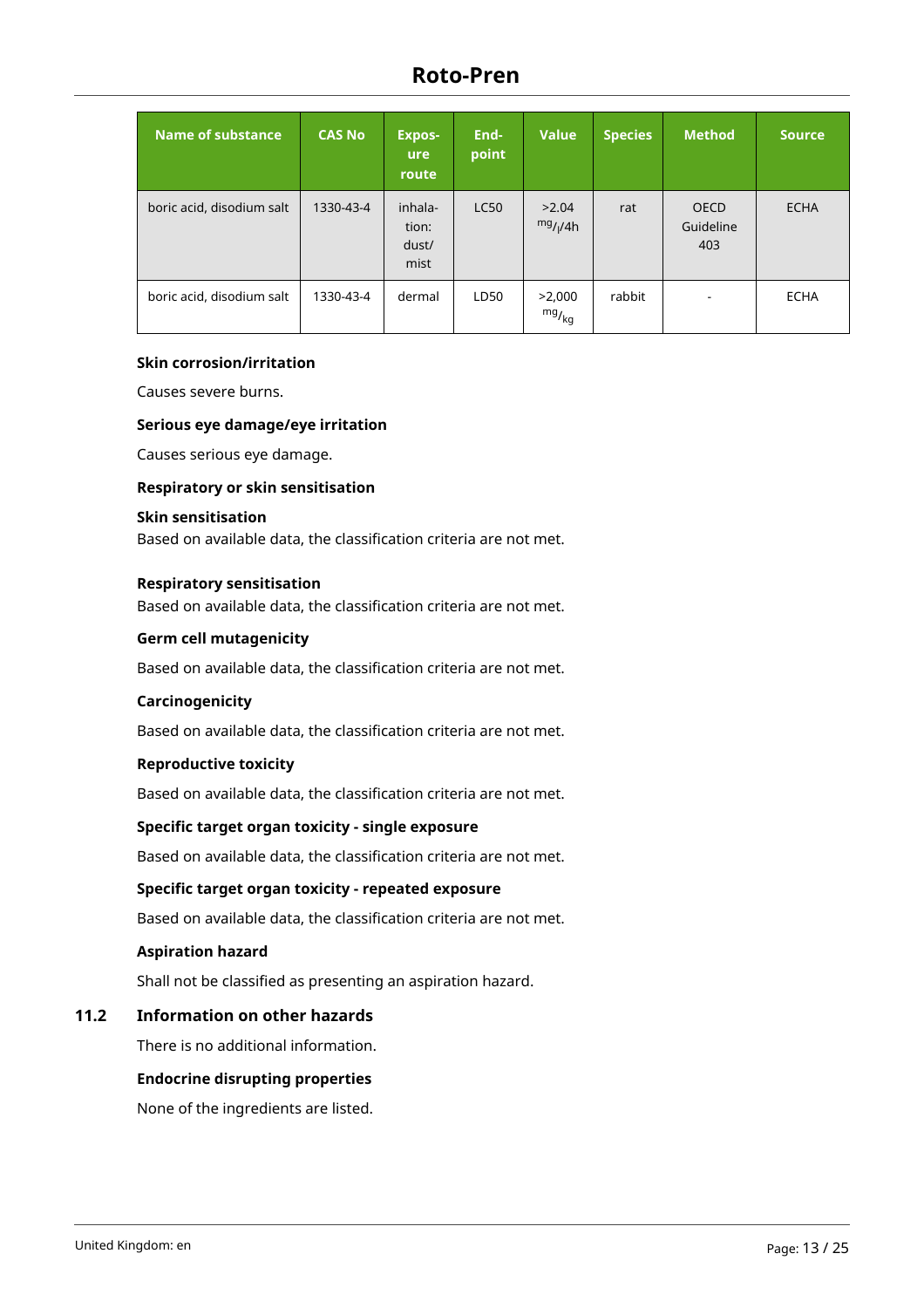# **SECTION 12: Ecological information**

# **12.1 Toxicity**

## **Aquatic toxicity (acute)**

Very toxic to aquatic organisms. Test data are not available for the complete mixture.

### **Aquatic toxicity (acute) of components of the mixture**

| Name of sub-<br>stance                                       | <b>CAS No</b> | <b>Endpoint</b> | <b>Value</b>         | <b>Species</b>                                  | <b>Expos-</b><br>ure<br>time | <b>Method</b>                   | <b>Source</b> |
|--------------------------------------------------------------|---------------|-----------------|----------------------|-------------------------------------------------|------------------------------|---------------------------------|---------------|
| propan-2-ol                                                  | $67 - 63 - 0$ | <b>LC50</b>     | $9,640$ mg/          | fathead min-<br>now<br>(Pimephales<br>promelas) | 96 h                         | OECD<br>Guideline<br>203        | <b>ECHA</b>   |
| propan-2-ol                                                  | $67 - 63 - 0$ | <b>LC50</b>     | $>10,000$ mg/<br>I.  | daphnia magna                                   | 24 h                         | <b>OECD</b><br>Guideline<br>202 | <b>ECHA</b>   |
| N-(3-aminopro-<br>pyl)-N-dodecyl-<br>propane-1,3-<br>diamine | 2372-82-9     | <b>LC50</b>     | $0.431 \frac{mg}{l}$ | zebra fish<br>(Danio rerio)                     | 96 h                         | <b>OECD</b><br>Guideline<br>203 | <b>ECHA</b>   |
| sodium nitrite                                               | 7632-00-0     | <b>LC50</b>     | $0.54 - 26.3$<br>mg/ | rainbow trout<br>(Oncorhynchus<br>mykiss)       | 96 h                         |                                 | <b>ECHA</b>   |
| sodium nitrite                                               | 7632-00-0     | <b>LC50</b>     | 4.93 $mg/$           | Cherax quadri-<br>carinatus                     | 96 h                         | <b>APHA 1980</b>                | <b>ECHA</b>   |
| sodium nitrite                                               | 7632-00-0     | <b>EC50</b>     | 15.4 $mg/$           | daphnia magna                                   | 48 h                         | <b>OECD</b><br>Guideline<br>202 | <b>ECHA</b>   |
| sodium nitrite                                               | 7632-00-0     | ErC50           | $>100$ mg/           | algae (Desmod-<br>esmus sub-<br>spicatus)       | 72 h                         | <b>OECD</b><br>Guideline<br>201 | <b>ECHA</b>   |

## **Aquatic toxicity (chronic)**

Harmful to aquatic life with long lasting effects. Test data are not available for the complete mixture.

# **Aquatic toxicity (chronic) of components of the mixture**

| Name of sub-<br>stance | <b>CAS No</b> | <b>Endpoint</b> | <b>Value</b> | <b>Species</b>                              | <b>Expos-</b><br><b>ure</b><br>time | <b>Method</b>                                  | <b>Source</b> |
|------------------------|---------------|-----------------|--------------|---------------------------------------------|-------------------------------------|------------------------------------------------|---------------|
| sodium nitrite         | 7632-00-0     | <b>LC50</b>     | $>20$ mg/    | giant tiger<br>prawn (Pen-<br>aeus monodon) | 80 d                                | APHA<br>(1985) and<br>Buikema et<br>al. (1982) | <b>ECHA</b>   |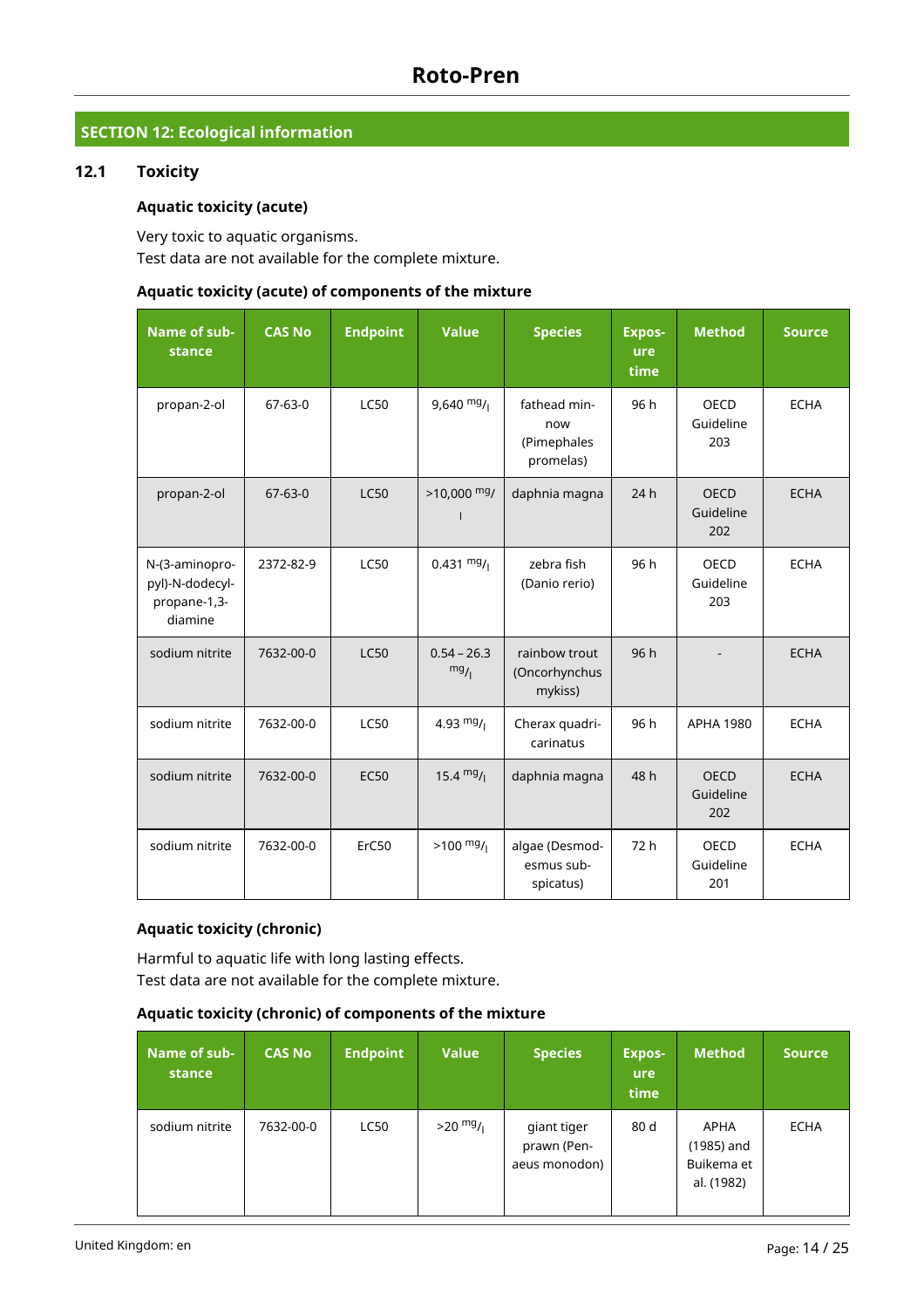| Name of sub-<br>stance | <b>CAS No</b> | <b>Endpoint</b>        | <b>Value</b>       | <b>Species</b>                              | Expos-<br>ure<br>time | <b>Method</b>                                         | <b>Source</b> |
|------------------------|---------------|------------------------|--------------------|---------------------------------------------|-----------------------|-------------------------------------------------------|---------------|
| sodium nitrite         | 7632-00-0     | <b>EC50</b>            | 114.9 $mg/$        | giant tiger<br>prawn (Pen-<br>aeus monodon) | 80 d                  | <b>APHA</b><br>(1985) and<br>Buikema et<br>al. (1982) | <b>ECHA</b>   |
| sodium nitrite         | 7632-00-0     | <b>EC50</b>            | 510 $mg/$          | activated<br>sludge, do-<br>mestic          | 180 min               | OECD<br>Guideline<br>209                              | <b>ECHA</b>   |
| sodium nitrite         | 7632-00-0     | <b>NOEC</b>            | 1.05 $mg/$         | carp (cyprinus<br>carpio)                   | 29 d                  | <b>OECD</b><br>Guideline<br>210                       | <b>ECHA</b>   |
| sodium nitrite         | 7632-00-0     | <b>NOEC</b>            | $2 \frac{mg}{l}$   | giant tiger<br>prawn (Pen-<br>aeus monodon) | 80 d                  | <b>APHA</b><br>(1985) and<br>Buikema et<br>al. (1982) | <b>ECHA</b>   |
| sodium nitrite         | 7632-00-0     | <b>NOEC</b>            | $100 \frac{mg}{l}$ | algae (Desmod-<br>esmus sub-<br>spicatus)   | 72 h                  | <b>OECD</b><br>Guideline<br>210                       | <b>ECHA</b>   |
| sodium nitrite         | 7632-00-0     | growth (Eb-<br>Cx) 10% | 210 $mg/$          | activated<br>sludge, do-<br>mestic          | 180 min               | <b>OECD</b><br>Guideline<br>209                       | <b>ECHA</b>   |

# **12.2 Persistence and degradability**

## **Degradability of components of the mixture**

| Name of<br>substance                                            | <b>CAS No</b> | <b>Process</b>        | <b>Degradation</b><br>rate | <b>Time</b> | <b>Method</b>                | <b>Source</b> |
|-----------------------------------------------------------------|---------------|-----------------------|----------------------------|-------------|------------------------------|---------------|
| propan-2-ol                                                     | 67-63-0       | oxygen deple-<br>tion | 53 %                       | 5 d         | EU method<br>C.5             | <b>ECHA</b>   |
| $N-(3-aminop-)$<br>ropyl)-N-do-<br>decylpropane-<br>1,3-diamine | 2372-82-9     | oxygen deple-<br>tion | 68 %                       | 28 d        | <b>OECD</b><br>Guideline 306 | <b>ECHA</b>   |

# **Biodegradation**

The relevant substances of the mixture are readily biodegradable.

### **Persistence**

No data available.

# **12.3 Bioaccumulative potential**

Test data are not available for the complete mixture.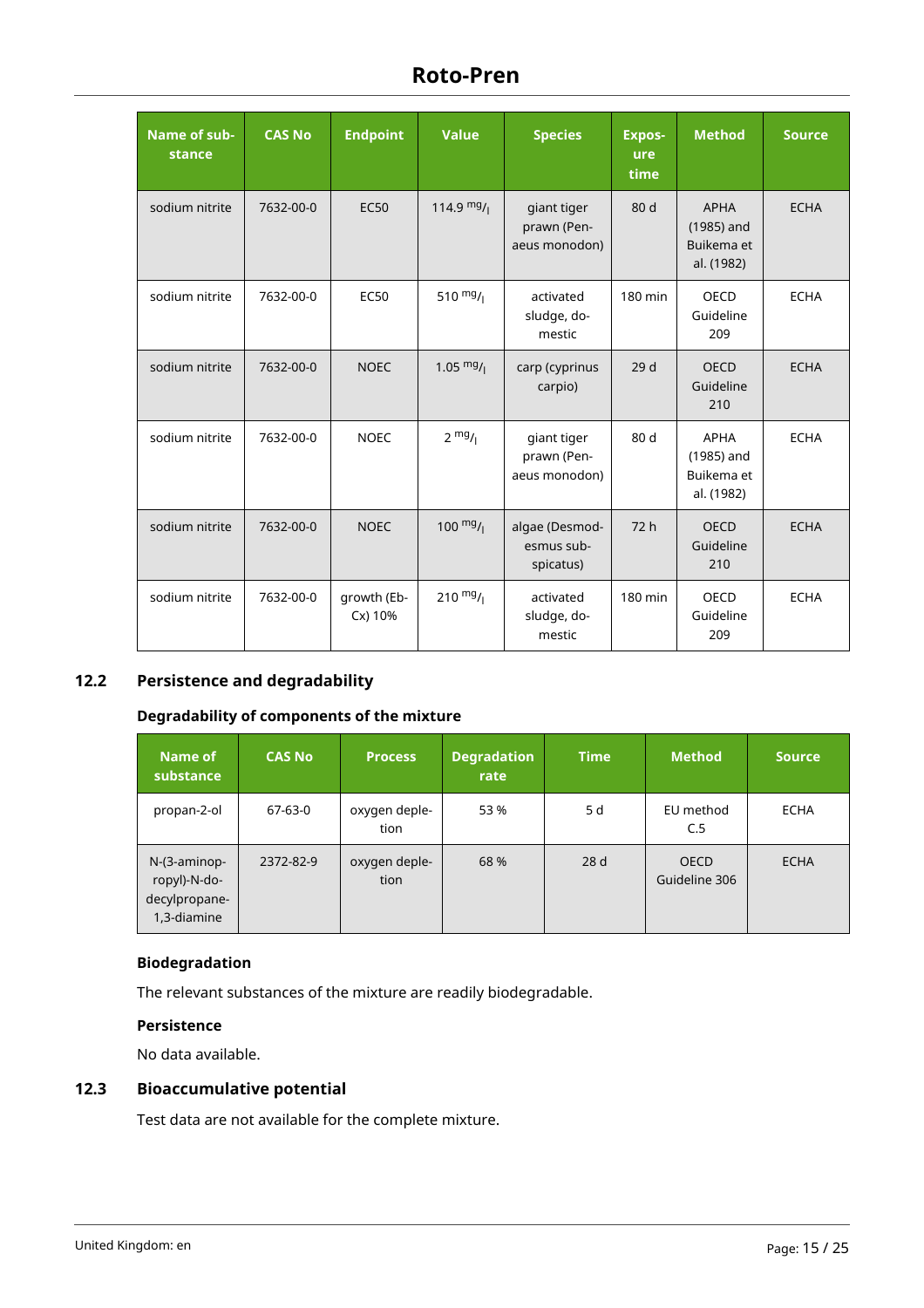## **Bioaccumulative potential of components of the mixture**

| Name of substance                                   | <b>CAS No</b> | <b>BCF</b>               | Log KOW                      |
|-----------------------------------------------------|---------------|--------------------------|------------------------------|
| potassium hydroxide                                 | 1310-58-3     | $\overline{\phantom{a}}$ | $0.65 - 0.83$ (20 °C)        |
| N-(3-aminopropyl)-N-do-<br>decylpropane-1,3-diamine | 2372-82-9     | 3.16                     | 4.46 (20 °C)                 |
| sodium nitrite                                      | 7632-00-0     | $\overline{\phantom{a}}$ | $-3.7$                       |
| boric acid, disodium salt                           | 1330-43-4     | $\overline{\phantom{a}}$ | -1.53 (pH value: 7.5, 22 °C) |

# **12.4 Mobility in soil**

No data available.

### **12.5 Results of PBT and vPvB assessment**

This mixture does not contain any substances that are assessed to be a PBT or a vPvB.

### **12.6 Endocrine disrupting properties**

None of the ingredients are listed.

### **12.7 Other adverse effects**

Data are not available.

### **Remarks**

Wassergefährdungsklasse, WGK (water hazard class): 2

#### **SECTION 13: Disposal considerations**

## **13.1 Waste treatment methods**

This material and its container must be disposed of as hazardous waste.

#### **Sewage disposal-relevant information**

Do not empty into drains.

#### **Waste treatment of containers/packagings**

Completely emptied packages can be recycled. Handle contaminated packages in the same way as the substance itself.

#### **Remarks**

Please consider the relevant national or regional provisions.

### **SECTION 14: Transport information**

### **14.1 UN number or ID number**

| ADR/RID/ADN      | UN2920 |
|------------------|--------|
| <b>IMDG-Code</b> | UN2920 |
| <b>ICAO-TI</b>   | UN2920 |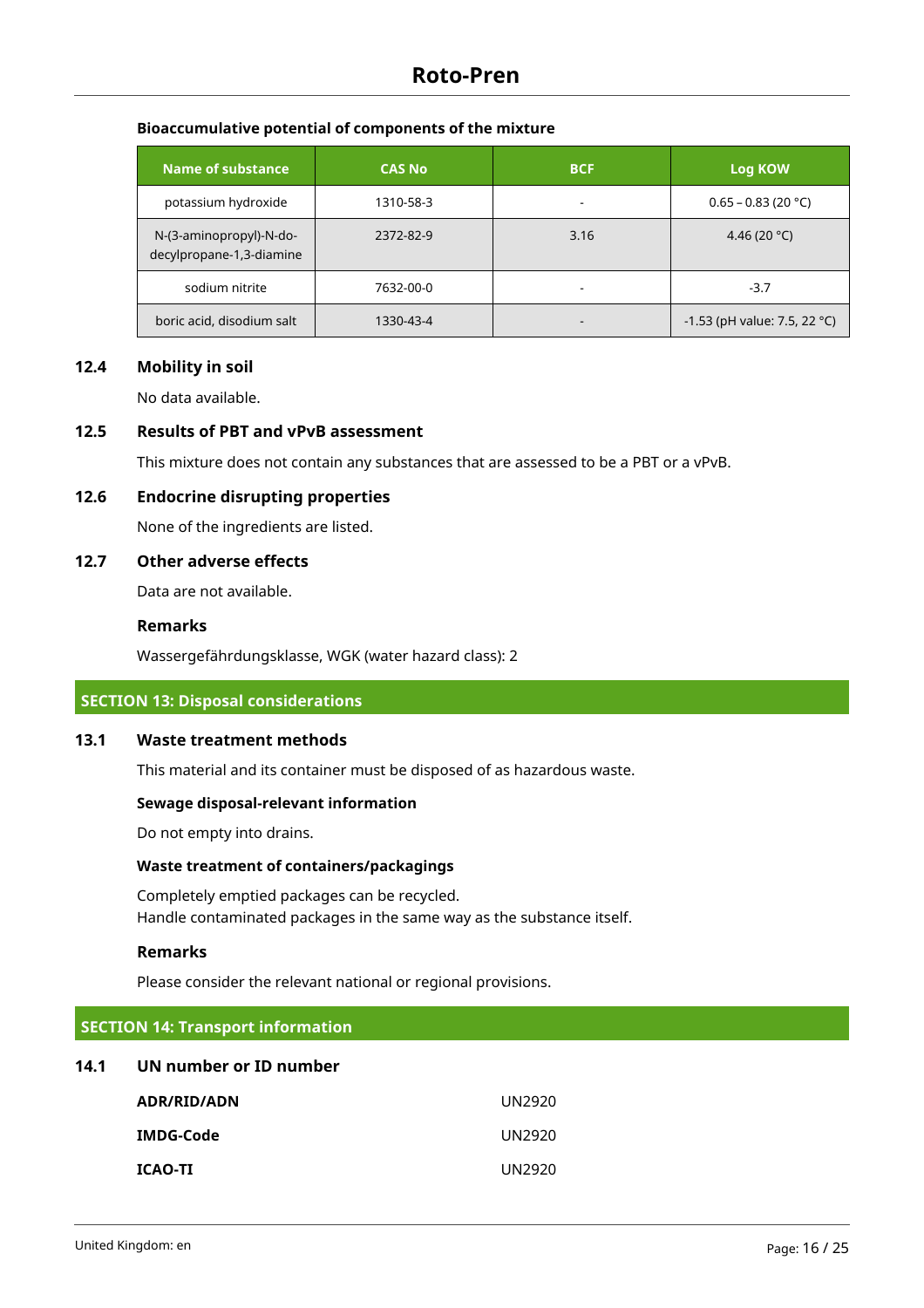| 14.2 | UN proper shipping name                                             |                                                |
|------|---------------------------------------------------------------------|------------------------------------------------|
|      | <b>ADR/RID/ADN</b>                                                  | CORROSIVE LIQUID, FLAMMABLE, N.O.S.            |
|      | <b>IMDG-Code</b>                                                    | CORROSIVE LIQUID, FLAMMABLE, N.O.S.            |
|      | <b>ICAO-TI</b>                                                      | Corrosive liquid, flammable, n.o.s.            |
|      | <b>Technical name (hazardous ingredients)</b>                       | potassium hydroxide, isopropanol               |
| 14.3 | <b>Transport hazard class(es)</b>                                   |                                                |
|      | <b>ADR/RID/ADN</b>                                                  | 8(3)                                           |
|      | <b>IMDG-Code</b>                                                    | 8(3)                                           |
|      | <b>ICAO-TI</b>                                                      | 8(3)                                           |
| 14.4 | <b>Packing group</b>                                                |                                                |
|      | <b>ADR/RID/ADN</b>                                                  | $\rm II$                                       |
|      | <b>IMDG-Code</b>                                                    | $_{\rm II}$                                    |
|      | <b>ICAO-TI</b>                                                      | $\rm II$                                       |
| 14.5 | <b>Environmental hazards</b>                                        | hazardous to the aquatic environment           |
|      | <b>Environmentally hazardous substance (aquatic</b><br>environment) | N-(3-aminopropyl)-N-dodecylpropane-1,3-diamine |
| 14.6 | <b>Special precautions for user</b>                                 |                                                |
| 14.7 | Maritime transport in bulk according to IMO -<br>instruments        |                                                |

# **14.8 Information for each of the UN Model Regulations**

# **Transport of dangerous goods by road, rail and inland waterway (ADR/RID/ADN) Additional information**

| Particulars in the transport document | UN2920, CORROSIVE LIQUID, FLAMMABLE, N.O.S.,<br>(potassium hydroxide, isopropanol, solution), 8<br>(3), II, (D/E), environmentally hazardous |
|---------------------------------------|----------------------------------------------------------------------------------------------------------------------------------------------|
| Classification code                   | CF1                                                                                                                                          |
| Danger label(s)                       | 8+3, fish and tree                                                                                                                           |
| Environmental hazards                 | yes<br>(hazardous to the aquatic environment)                                                                                                |
| Special provisions (SP)               | 274                                                                                                                                          |
| Excepted quantities (EQ)              | E <sub>2</sub>                                                                                                                               |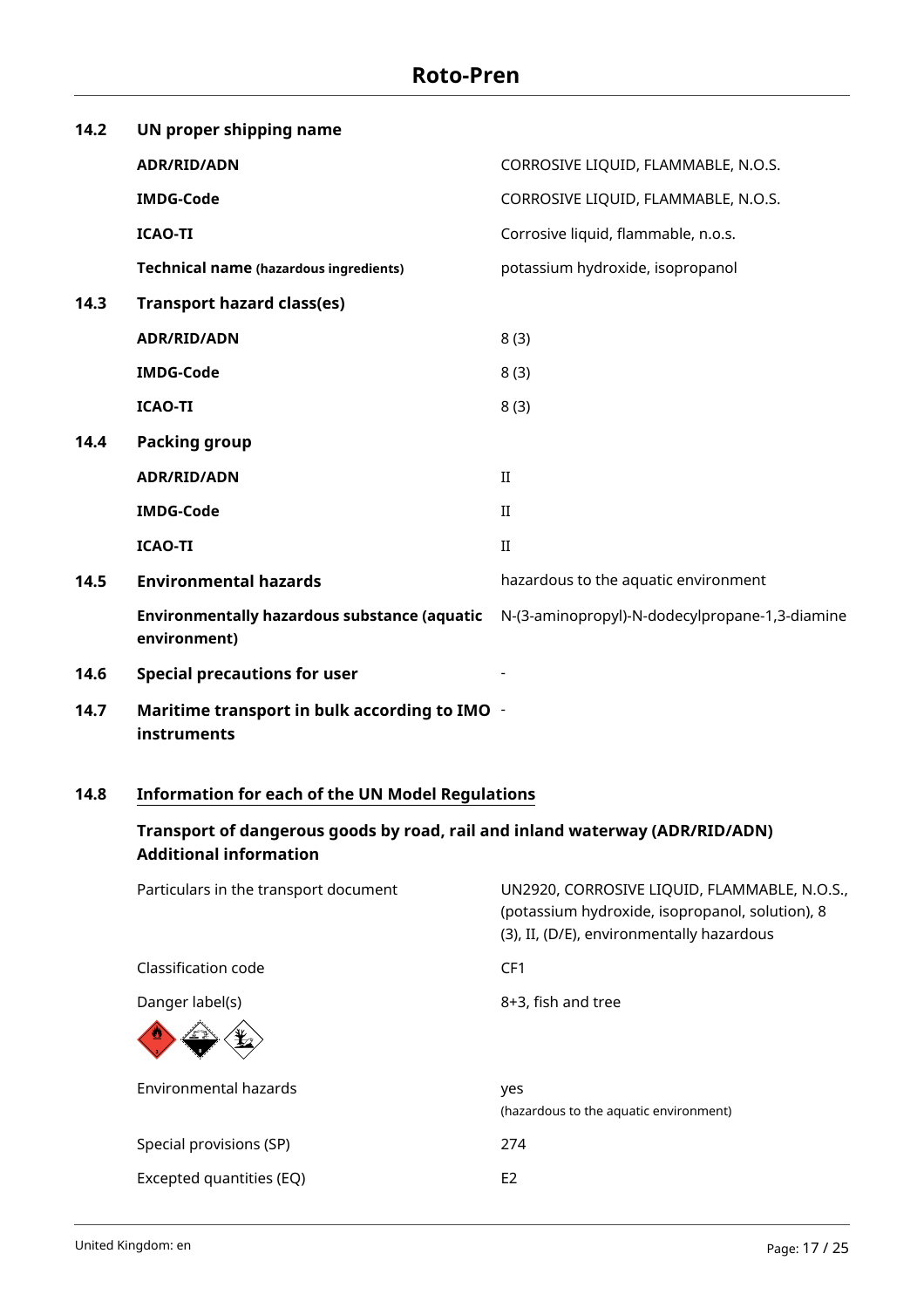| Limited quantities (LQ)                                                                 | 1 <sub>L</sub>                                                                                    |
|-----------------------------------------------------------------------------------------|---------------------------------------------------------------------------------------------------|
| Transport category (TC)                                                                 | 2                                                                                                 |
| Tunnel restriction code (TRC)                                                           | D/E                                                                                               |
| Hazard identification No                                                                | 83                                                                                                |
| <b>Emergency Action Code</b>                                                            | 3W                                                                                                |
| <b>International Maritime Dangerous Goods Code (IMDG) Additional information</b>        |                                                                                                   |
| Marine pollutant                                                                        | yes<br>(hazardous to the aquatic environment)<br>(N-(3-aminopropyl)-N-dodecylpropane-1,3-diamine) |
| Danger label(s)                                                                         | 8+3, fish and tree                                                                                |
|                                                                                         |                                                                                                   |
| Special provisions (SP)                                                                 | 274                                                                                               |
| Excepted quantities (EQ)                                                                | E <sub>2</sub>                                                                                    |
| Limited quantities (LQ)                                                                 | 1 <sub>L</sub>                                                                                    |
| EmS                                                                                     | $F-E, S-C$                                                                                        |
| Stowage category                                                                        | $\mathsf C$                                                                                       |
| <b>International Civil Aviation Organization (ICAO-IATA/DGR) Additional information</b> |                                                                                                   |
| <b>Environmental hazards</b>                                                            | yes<br>(hazardous to the aquatic environment)                                                     |
| Danger label(s)                                                                         | $8 + 3$                                                                                           |
| Excepted quantities (EQ)                                                                | E <sub>2</sub>                                                                                    |
| Limited quantities (LQ)                                                                 | 0,5L                                                                                              |

# **SECTION 15: Regulatory information**

# **15.1 Safety, health and environmental regulations/legislation specific for the substance or mixture**

**Relevant provisions of the European Union (EU)**

**Restrictions according to REACH, Annex XVII**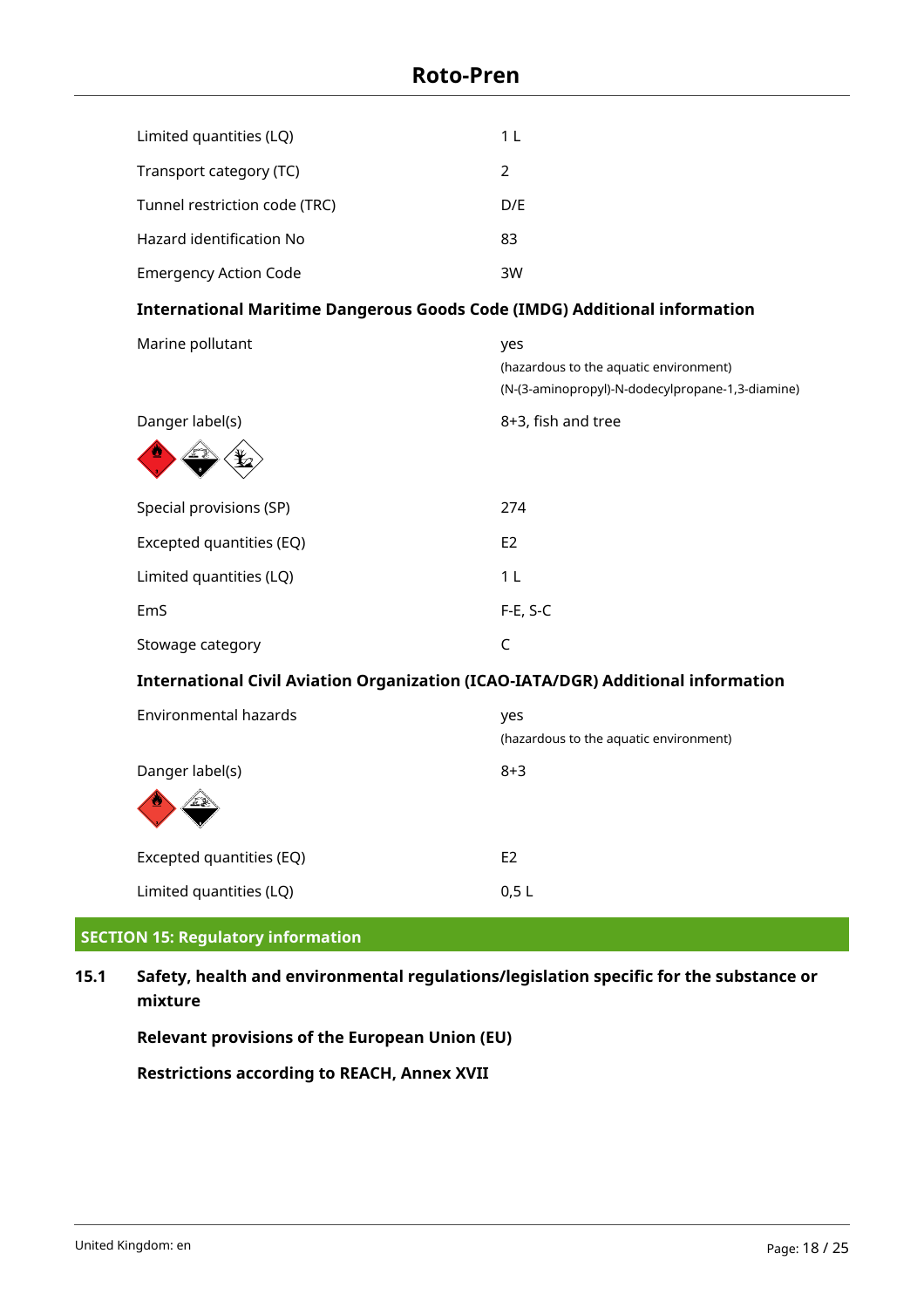| <b>Name</b>               | Name acc. to inventory                                                                                   | <b>CAS No</b> | <b>Restriction</b>  |
|---------------------------|----------------------------------------------------------------------------------------------------------|---------------|---------------------|
| Roto-Pren                 | this product meets the criteria for clas-<br>sification in accordance with Regulation<br>No 1272/2008/EC |               | R <sub>3</sub>      |
| boric acid, disodium salt | toxic for reproduction                                                                                   |               | R <sub>28</sub> -30 |
| propan-2-ol               | flammable / pyrophoric                                                                                   |               | R40                 |

**Legend**

R28-30 1. Shall not be placed on the market, or used,

- as substances,

- as constituents of other substances, or,

- in mixtures,

for supply to the general public when the individual concentration in the substance or mixture is equal to or greater than:

- either the relevant specific concentration limit specified in Part 3 of Annex VI to Regulation (EC) No 1272/2008, or,

- the relevant concentration specified in Directive 1999/45/EC where no specific concentration limit is set out in Part 3 of Annex VI to Regulation (EC) No 1272/2008.

Without prejudice to the implementation of other Community provisions relating to the classification, packaging and labelling of substances and mixtures, suppliers shall ensure before the placing on the market that the packaging of such substances and mixtures is marked visibly, legibly and indelibly as follows: 'Restricted to professional users'.

2. By way of derogation, paragraph 1 shall not apply to:

(a) medicinal or veterinary products as defined by Directive 2001/82/EC and Directive 2001/83/EC;

(b) cosmetic products as defined by Directive 76/768/EEC;

(c) the following fuels and oil products:

- motor fuels which are covered by Directive 98/70/EC,

- mineral oil products intended for use as fuel in mobile or fixed combustion plants,

- fuels sold in closed systems (e.g. liquid gas bottles);

(d) artists' paints covered by Directive 1999/45/EC;

(e) the substances listed in Appendix 11, column 1, for the applications or uses listed in Appendix 11, column 2. Where a date is specified in column 2 of Appendix 11, the derogation shall apply until the said date; (f) devices covered by Regulation (EU) 2017/745.

United Kingdom: en Page: 19 / 25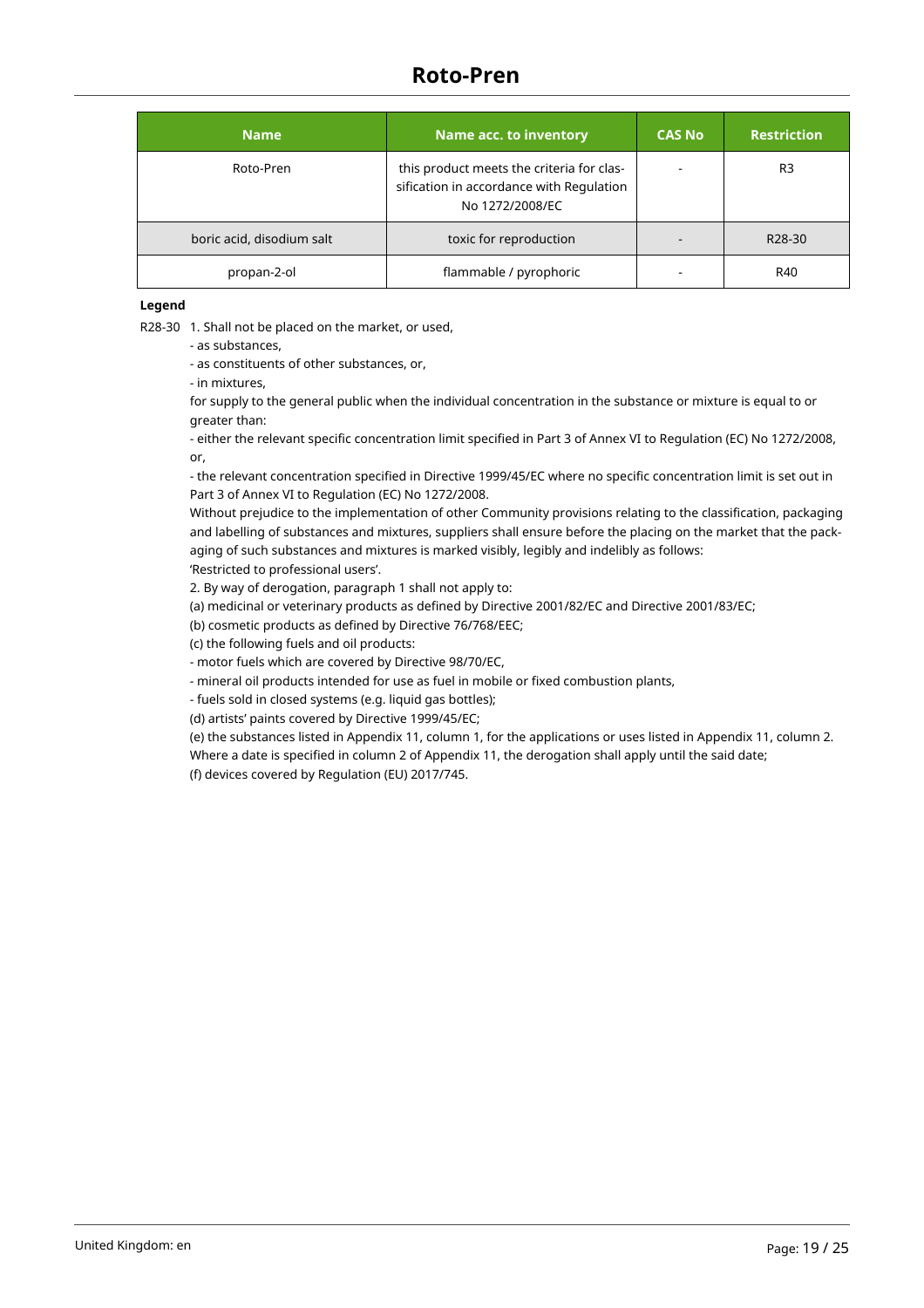#### **Legend**

R3 1. Shall not be used in:

- ornamental articles intended to produce light or colour effects by means of different phases, for example in ornamental lamps and ashtrays,

- tricks and jokes,

- games for one or more participants, or any article intended to be used as such, even with ornamental aspects, 2. Articles not complying with paragraph 1 shall not be placed on the market.

3. Shall not be placed on the market if they contain a colouring agent, unless required for fiscal reasons, or perfume, or both, if they:

— can be used as fuel in decorative oil lamps for supply to the general public, and

— present an aspiration hazard and are labelled with H304.

4. Decorative oil lamps for supply to the general public shall not be placed on the market unless they conform to the European Standard on Decorative oil lamps (EN 14059) adopted by the European Committee for Standardisation (CEN).

5. Without prejudice to the implementation of other Union provisions relating to the classification, labelling and packaging of substances and mixtures, suppliers shall ensure, before the placing on the market, that the following requirements are met:

(a) lamp oils, labelled with H304, intended for supply to the general public are visibly, legibly and indelibly marked as follows: "Keep lamps filled with this liquid out of the reach of children"; and, by 1 December 2010, "Just a sip of lamp oil – or even sucking the wick of lamps – may lead to life-threatening lung damage"; (b) grill lighter fluids, labelled with H304, intended for supply to the general public are legibly and indelibly marked by 1 December 2010 as follows: 'Just a sip of grill lighter fluid may lead to life threatening lung damage'; (c) lamps oils and grill lighters, labelled with H304, intended for supply to the general public are packaged in black opaque containers not exceeding 1 litre by 1 December 2010.';

R40 1. Shall not be used, as substance or as mixtures in aerosol dispensers where these aerosol dispensers are intended for supply to the general public for entertainment and decorative purposes such as the following: - metallic glitter intended mainly for decoration,

- artificial snow and frost,
- 'whoopee' cushions,
- silly string aerosols,
- imitation excrement,
- horns for parties,
- decorative flakes and foams,
- artificial cobwebs,
- stink bombs.

2. Without prejudice to the application of other Community provisions on the classification, packaging and labelling of substances, suppliers shall ensure before the placing on the market that the packaging of aerosol dispensers referred to above is marked visibly, legibly and indelibly with: 'For professional users only'.

3. By way of derogation, paragraphs 1 and 2 shall not apply to the aerosol dispensers referred to Article 8 (1a) of Council Directive 75/324/EEC (2).

4. The aerosol dispensers referred to in paragraphs 1 and 2 shall not be placed on the market unless they conform to the requirements indicated.

### **List of substances subject to authorisation (REACH, Annex XIV) / SVHC - candidate list**

Not all ingredients are listed.

| <b>Substance of Very High Concern (SVHC)</b> |                         |                  |                |                                 |                          |                        |
|----------------------------------------------|-------------------------|------------------|----------------|---------------------------------|--------------------------|------------------------|
| Name acc. to inventory                       | <b>CAS</b><br><b>No</b> | <b>Listed in</b> | <b>Remarks</b> | Latest ap-<br>plication<br>date | <b>Sunset</b><br>date    | Date of in-<br>clusion |
| disodium tetraborate, an-<br>hydrous         | 1330-<br>$43 - 4$       | Candidate list   | Repr. A57c     | $\overline{\phantom{a}}$        | $\overline{\phantom{a}}$ | 2010-06-18             |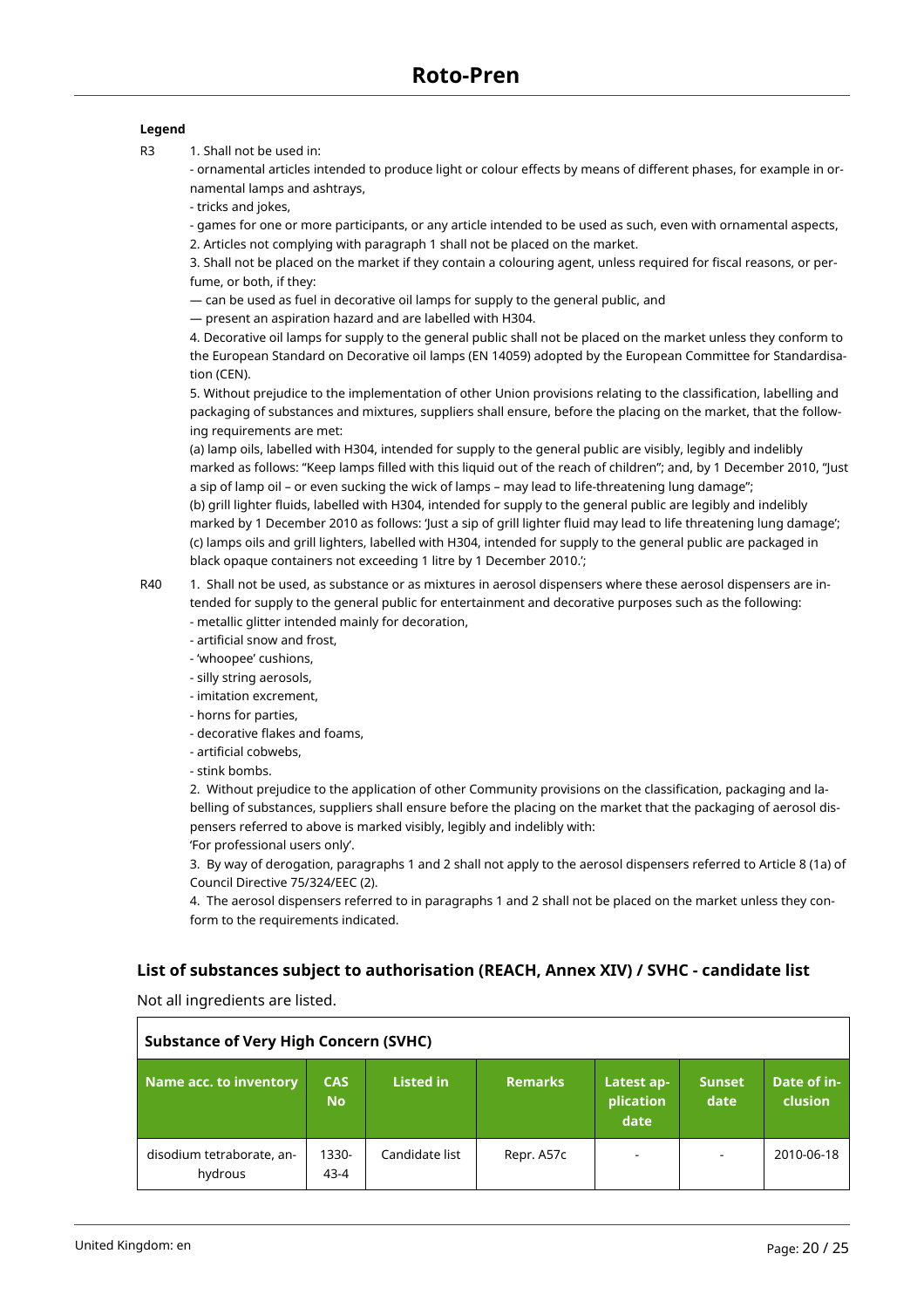### **Legend**

candidate list Substances meeting the criteria referred to in Article 57 and for eventual inclusion in Annex XIV Repr. A57c Toxic for reproduction (article 57c)

### **Seveso Directive**

| 2012/18/EU (Seveso III) |                                                                         |                                                                                                 |        |              |
|-------------------------|-------------------------------------------------------------------------|-------------------------------------------------------------------------------------------------|--------|--------------|
| <b>No</b>               | <b>Dangerous substance/hazard categories</b>                            | Qualifying quantity (tonnes) for the ap-<br>plication of lower and upper-tier re-<br>quirements |        | <b>Notes</b> |
| E1                      | environmental hazards (hazardous to the aquatic<br>environment, cat. 1) | 100                                                                                             | 200    | 56)          |
| P <sub>5</sub> c        | flammable liquids (cat. 2, 3)                                           | 5,000                                                                                           | 50,000 | 51)          |

**Notation**

51) flammable liquids, categories 2 or 3 not covered by P5a and P5b

56) hazardous to the Aquatic Environment in category Acute 1 or Chronic 1

# **Directive on the restriction of the use of certain hazardous substances in electrical and electronic equipment (RoHS)**

None of the ingredients are listed.

# **Regulation (EU) 2019/1148 of the European Parliament and of the Council of 20 June 2019 on the marketing and use of explosives precursors, amending Regulation (EC) No 1907/ 2006 and repealing Regulation (EU) No 98/2013**

None of the ingredients are listed.

# **Regulation on substances that deplete the ozone layer (ODS)**

None of the ingredients are listed.

# **Regulation concerning the export and import of hazardous chemicals (PIC)**

None of the ingredients are listed.

### **Regulation on persistent organic pollutants (POP)**

None of the ingredients are listed.

### **15.2 Chemical Safety Assessment**

No Chemical Safety Assessment has been carried out for this mixture by the supplier. Chemical safety assessments for substances in this mixture were not carried out.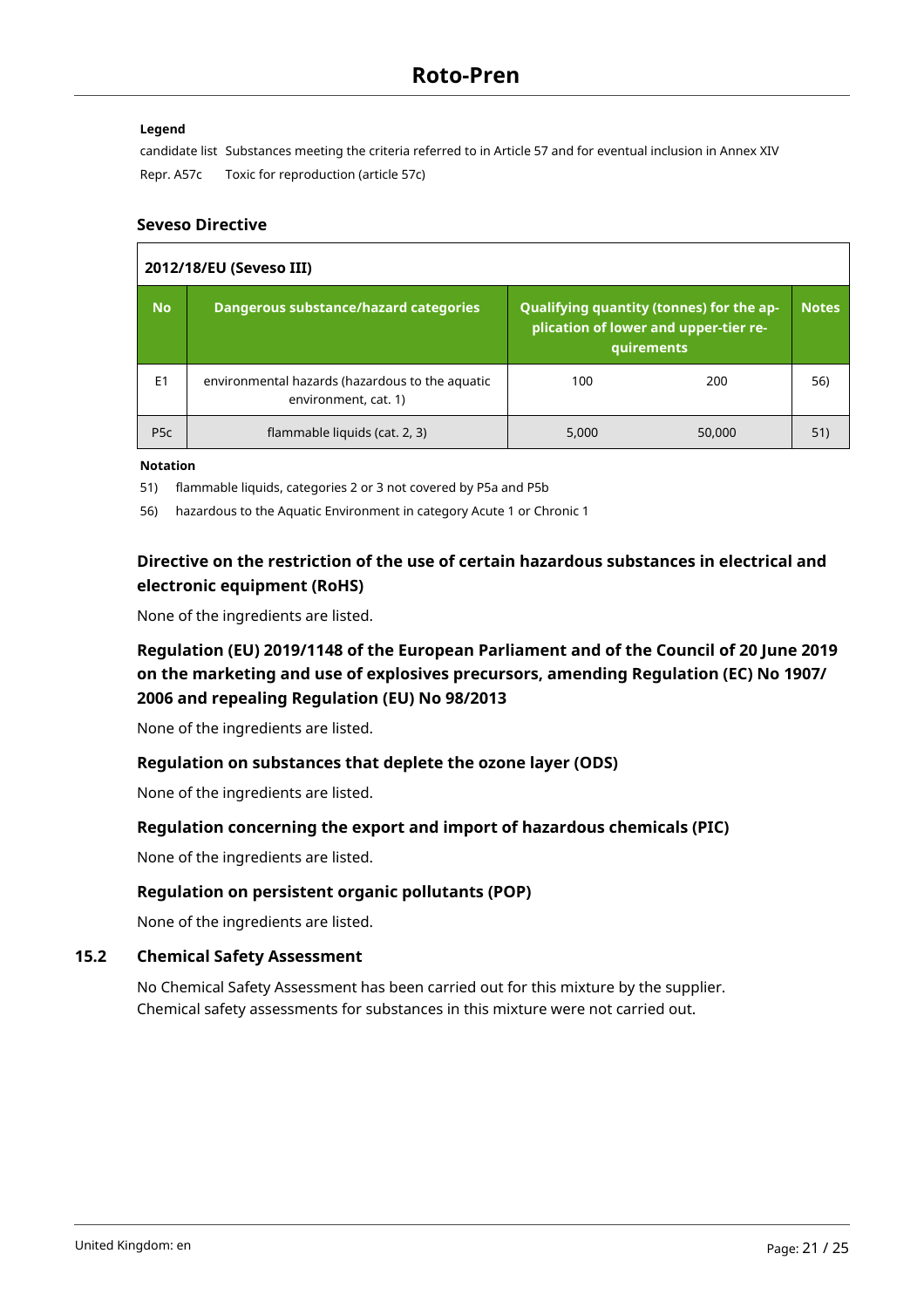# **SECTION 16: Other information**

# **Indication of changes (revised safety data sheet)**

| $\sf Section^!$ | <b>Former entry (text/value)</b> | <b>Actual entry (text/value)</b>                        |
|-----------------|----------------------------------|---------------------------------------------------------|
| 3.2             |                                  | Hazardous ingredients:<br>change in the listing (table) |

# **Abbreviations and acronyms**

| Abbr.                | <b>Descriptions of used abbreviations</b>                                                                                                                                                                                     |  |  |
|----------------------|-------------------------------------------------------------------------------------------------------------------------------------------------------------------------------------------------------------------------------|--|--|
| Acute Tox.           | Acute toxicity                                                                                                                                                                                                                |  |  |
| <b>ADN</b>           | Accord européen relatif au transport international des marchandises dangereuses par voies de nav-<br>igation intérieures (European Agreement concerning the International Carriage of Dangerous Goods<br>by Inland Waterways) |  |  |
| <b>ADR</b>           | Accord européen relatif au transport international des marchandises dangereuses par route<br>(European Agreement concerning the International Carriage of Dangerous Goods by Road)                                            |  |  |
| ADR/RID/ADN          | European Agreements concerning the International Carriage of Dangerous Goods by Road/Rail/In-<br>land Waterways (ADR/RID/ADN)                                                                                                 |  |  |
| Aquatic Acute        | Hazardous to the aquatic environment - acute hazard                                                                                                                                                                           |  |  |
| Aquatic Chron-<br>ic | Hazardous to the aquatic environment - chronic hazard                                                                                                                                                                         |  |  |
| <b>ATE</b>           | <b>Acute Toxicity Estimate</b>                                                                                                                                                                                                |  |  |
| <b>BCF</b>           | <b>Bioconcentration factor</b>                                                                                                                                                                                                |  |  |
| CAS                  | Chemical Abstracts Service (service that maintains the most comprehensive list of chemical sub-<br>stances)                                                                                                                   |  |  |
| <b>CLP</b>           | Regulation (EC) No 1272/2008 on classification, labelling and packaging of substances and mixtures                                                                                                                            |  |  |
| DGR                  | Dangerous Goods Regulations (see IATA/DGR)                                                                                                                                                                                    |  |  |
| <b>DNEL</b>          | Derived No-Effect Level                                                                                                                                                                                                       |  |  |
| <b>EC50</b>          | Effective Concentration 50 %. The EC50 corresponds to the concentration of a tested substance caus-<br>ing 50 % changes in response (e.g. on growth) during a specified time interval                                         |  |  |
| <b>EC No</b>         | The EC Inventory (EINECS, ELINCS and the NLP-list) is the source for the seven-digit EC number, an<br>identifier of substances commercially available within the EU (European Union)                                          |  |  |
| EH40/2005            | EH40/2005 Workplace exposure limits (http://www.nationalarchives.gov.uk/doc/open-government-li-<br>cence/)                                                                                                                    |  |  |
| <b>EINECS</b>        | European Inventory of Existing Commercial Chemical Substances                                                                                                                                                                 |  |  |
| <b>ELINCS</b>        | European List of Notified Chemical Substances                                                                                                                                                                                 |  |  |
| EmS                  | <b>Emergency Schedule</b>                                                                                                                                                                                                     |  |  |
| ErC50                | $\equiv$ EC50: in this method, that concentration of test substance which results in a 50 % reduction in<br>either growth (EbC50) or growth rate (ErC50) relative to the control                                              |  |  |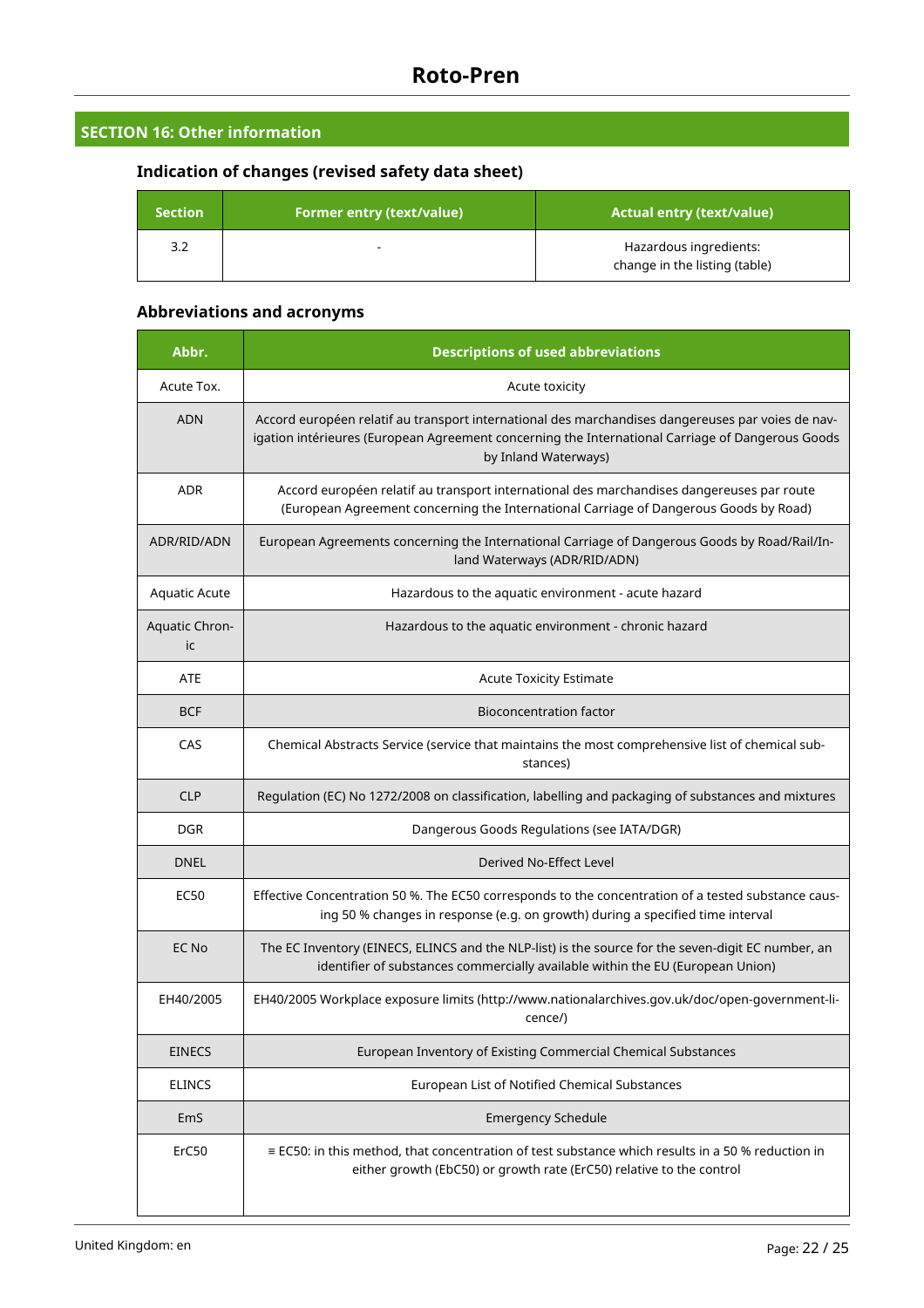| Abbr.        | <b>Descriptions of used abbreviations</b>                                                                                                                                                                                                                                                        |  |
|--------------|--------------------------------------------------------------------------------------------------------------------------------------------------------------------------------------------------------------------------------------------------------------------------------------------------|--|
| Eye Dam.     | Seriously damaging to the eye                                                                                                                                                                                                                                                                    |  |
| Eye Irrit.   | Irritant to the eye                                                                                                                                                                                                                                                                              |  |
| Flam. Liq.   | Flammable liquid                                                                                                                                                                                                                                                                                 |  |
| GHS          | "Globally Harmonized System of Classification and Labelling of Chemicals" developed by the United<br><b>Nations</b>                                                                                                                                                                              |  |
| <b>IATA</b>  | <b>International Air Transport Association</b>                                                                                                                                                                                                                                                   |  |
| IATA/DGR     | Dangerous Goods Regulations (DGR) for the air transport (IATA)                                                                                                                                                                                                                                   |  |
| <b>ICAO</b>  | International Civil Aviation Organization                                                                                                                                                                                                                                                        |  |
| ICAO-TI      | Technical instructions for the safe transport of dangerous goods by air                                                                                                                                                                                                                          |  |
| <b>IMDG</b>  | International Maritime Dangerous Goods Code                                                                                                                                                                                                                                                      |  |
| IMDG-Code    | International Maritime Dangerous Goods Code                                                                                                                                                                                                                                                      |  |
| index No     | The Index number is the identification code given to the substance in Part 3 of Annex VI to Regula-<br>tion (EC) No 1272/2008                                                                                                                                                                    |  |
| <b>LC50</b>  | Lethal Concentration 50%: the LC50 corresponds to the concentration of a tested substance causing<br>50 % lethality during a specified time interval                                                                                                                                             |  |
| LD50         | Lethal Dose 50 %: the LD50 corresponds to the dose of a tested substance causing 50 % lethality dur-<br>ing a specified time interval                                                                                                                                                            |  |
| log KOW      | n-Octanol/water                                                                                                                                                                                                                                                                                  |  |
| Met. Corr.   | Substance or mixture corrosive to metals                                                                                                                                                                                                                                                         |  |
| M-factor     | Means a multiplying factor. It is applied to the concentration of a substance classified as hazardous<br>to the aquatic environment acute category 1 or chronic category 1, and is used to derive by the sum-<br>mation method the classification of a mixture in which the substance is present |  |
| <b>NLP</b>   | No-Longer Polymer                                                                                                                                                                                                                                                                                |  |
| <b>NOEC</b>  | No Observed Effect Concentration                                                                                                                                                                                                                                                                 |  |
| Ox. Sol.     | Oxidising solid                                                                                                                                                                                                                                                                                  |  |
| PBT          | Persistent, Bioaccumulative and Toxic                                                                                                                                                                                                                                                            |  |
| <b>PNEC</b>  | <b>Predicted No-Effect Concentration</b>                                                                                                                                                                                                                                                         |  |
| ppm          | Parts per million                                                                                                                                                                                                                                                                                |  |
| <b>REACH</b> | Registration, Evaluation, Authorisation and Restriction of Chemicals                                                                                                                                                                                                                             |  |
| Repr.        | Reproductive toxicity                                                                                                                                                                                                                                                                            |  |
| <b>RID</b>   | Règlement concernant le transport International ferroviaire des marchandises Dangereuses (Regula-<br>tions concerning the International carriage of Dangerous goods by Rail)                                                                                                                     |  |
| Skin Corr.   | Corrosive to skin                                                                                                                                                                                                                                                                                |  |
| Skin Irrit.  | Irritant to skin                                                                                                                                                                                                                                                                                 |  |
| STEL         | Short-term exposure limit                                                                                                                                                                                                                                                                        |  |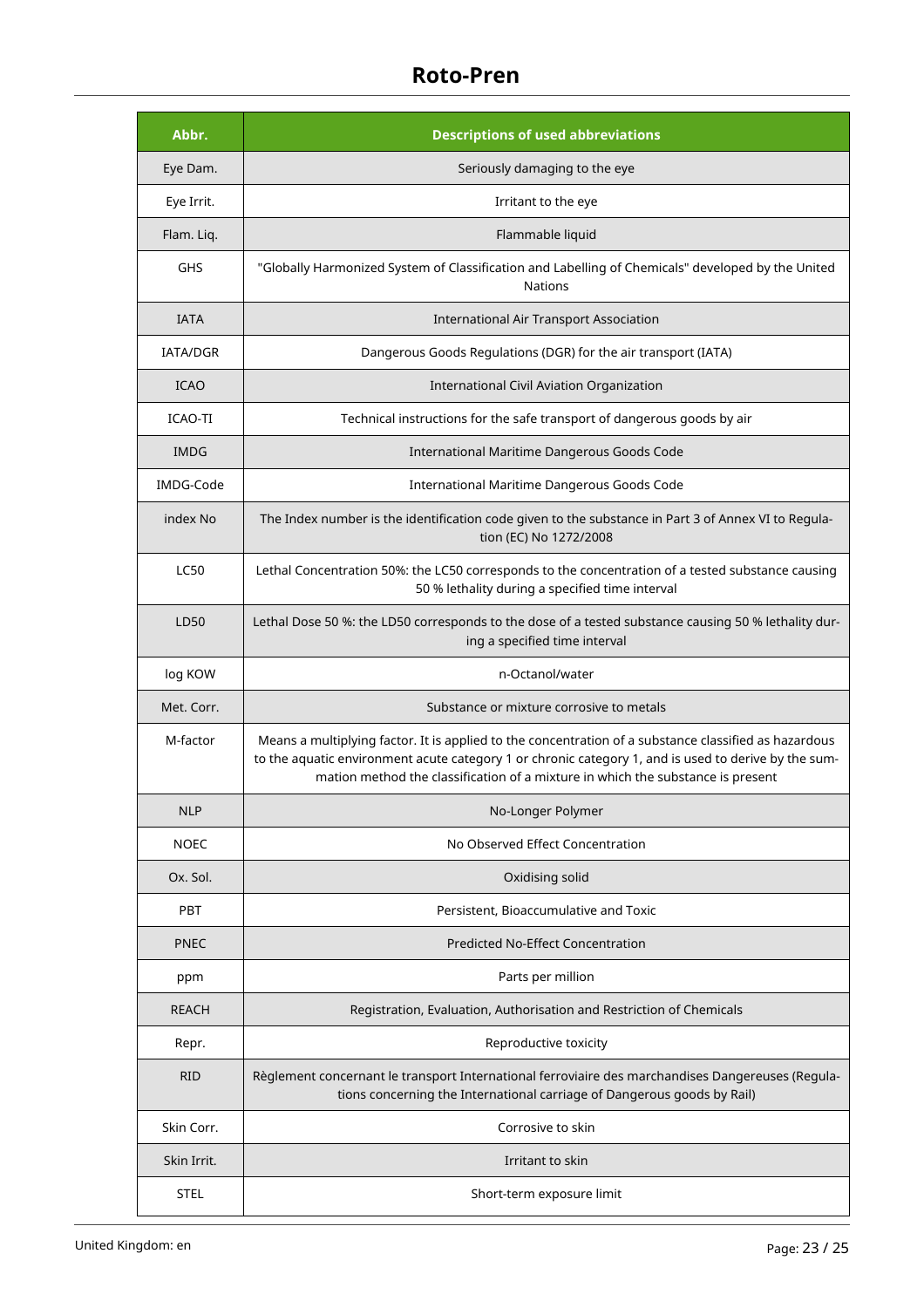| Abbr.          | <b>Descriptions of used abbreviations</b>          |  |
|----------------|----------------------------------------------------|--|
| <b>STOT RE</b> | Specific target organ toxicity - repeated exposure |  |
| <b>STOT SE</b> | Specific target organ toxicity - single exposure   |  |
| <b>SVHC</b>    | Substance of Very High Concern                     |  |
| <b>TWA</b>     | Time-weighted average                              |  |
| vPvB           | Very Persistent and very Bioaccumulative           |  |
| <b>WEL</b>     | Workplace exposure limit                           |  |

# **Key literature references and sources for data**

Regulation (EC) No 1272/2008 on classification, labelling and packaging of substances and mixtures. Regulation (EC) No. 1907/2006 (REACH).

Transport of dangerous goods by road, rail and inland waterway (ADR/RID/ADN). International Maritime Dangerous Goods Code (IMDG). Dangerous Goods Regulations (DGR) for the air transport (IATA).

# **Classification procedure**

Physical and chemical properties.

Health hazards.

Environmental hazards.

The method for classification of the mixture is based on ingredients of the mixture (additivity formula).

# **List of relevant phrases (code and full text as stated in chapter 2 and 3)**

| Code             | <b>Text</b>                                                        |  |
|------------------|--------------------------------------------------------------------|--|
| H <sub>225</sub> | Highly flammable liquid and vapour.                                |  |
| H226             | Flammable liquid and vapour.                                       |  |
| H <sub>272</sub> | May intensify fire; oxidiser.                                      |  |
| H <sub>290</sub> | May be corrosive to metals.                                        |  |
| H301             | Toxic if swallowed.                                                |  |
| H302             | Harmful if swallowed.                                              |  |
| H314             | Causes severe skin burns and eye damage.                           |  |
| H318             | Causes serious eye damage.                                         |  |
| H319             | Causes serious eye irritation.                                     |  |
| H336             | May cause drowsiness or dizziness.                                 |  |
| <b>H360FD</b>    | May damage fertility. May damage the unborn child.                 |  |
| H373             | May cause damage to organs through prolonged or repeated exposure. |  |
| H400             | Very toxic to aquatic life.                                        |  |
| H410             | Very toxic to aquatic life with long lasting effects.              |  |